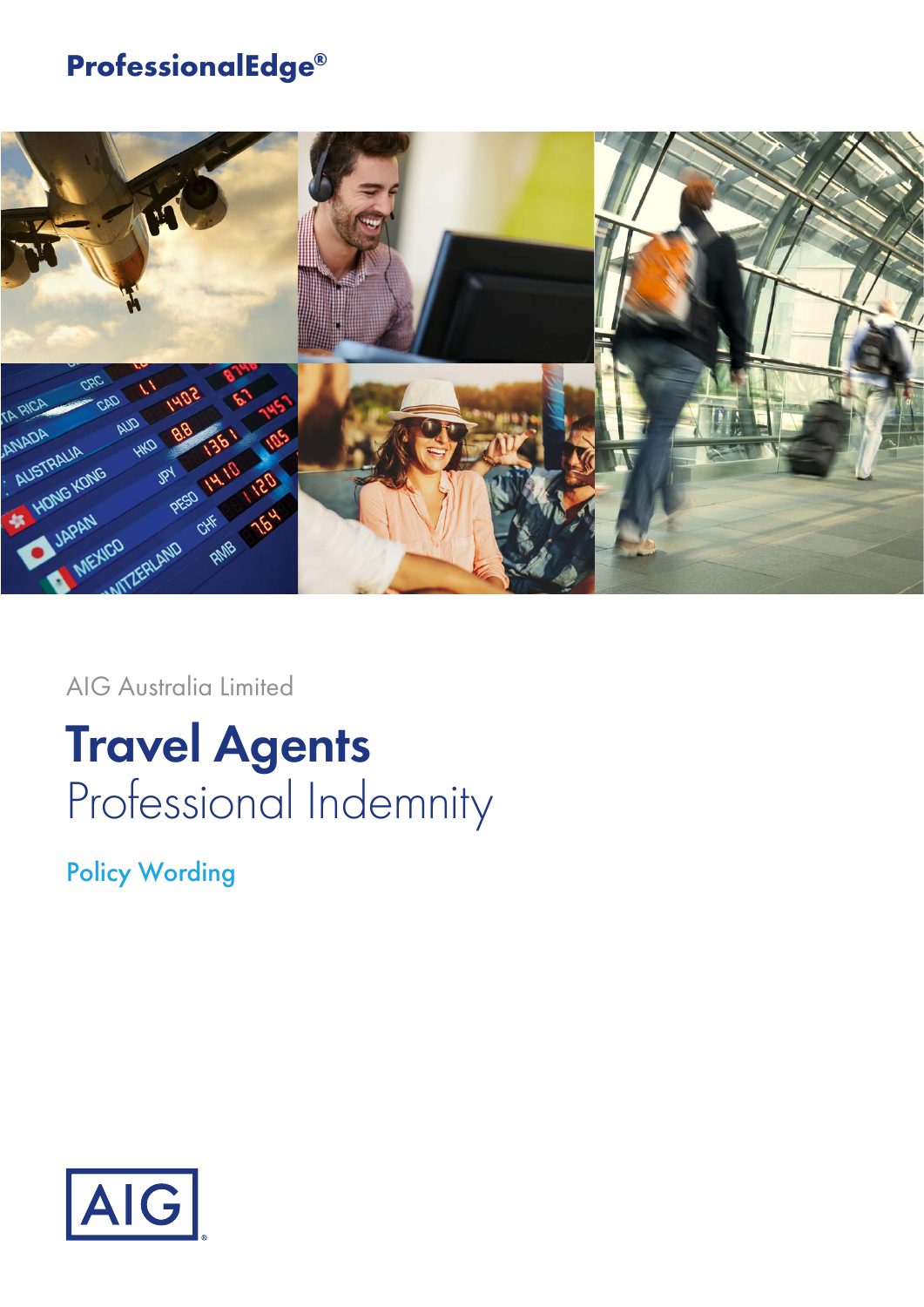## ProfessionalEdge **Travel Agents** Professional Indemnity

## Table of Contents

| Introduction                       | 3  |
|------------------------------------|----|
| Duty of Disclosure                 | 3  |
| Policy Wording                     | 3  |
| Claims Made and Notified           | 3  |
| <b>Privacy Notice</b>              | 3  |
| Copyright                          | 4  |
| Dispute Resolution Process         | 4  |
| Section 1 - Professional Indemnity | 5  |
| Section 2 - Public Liability       | 10 |
| Section 3 – Exclusions             | 11 |
| Section 4 – Claims Conditions      | 18 |
| Section 5 – Defence & Settlement   | 20 |
| Section 6 - Limit & Retention      | 22 |
| Section 7 – General Provisions     | 23 |
| Section 8 – Definitions            | 25 |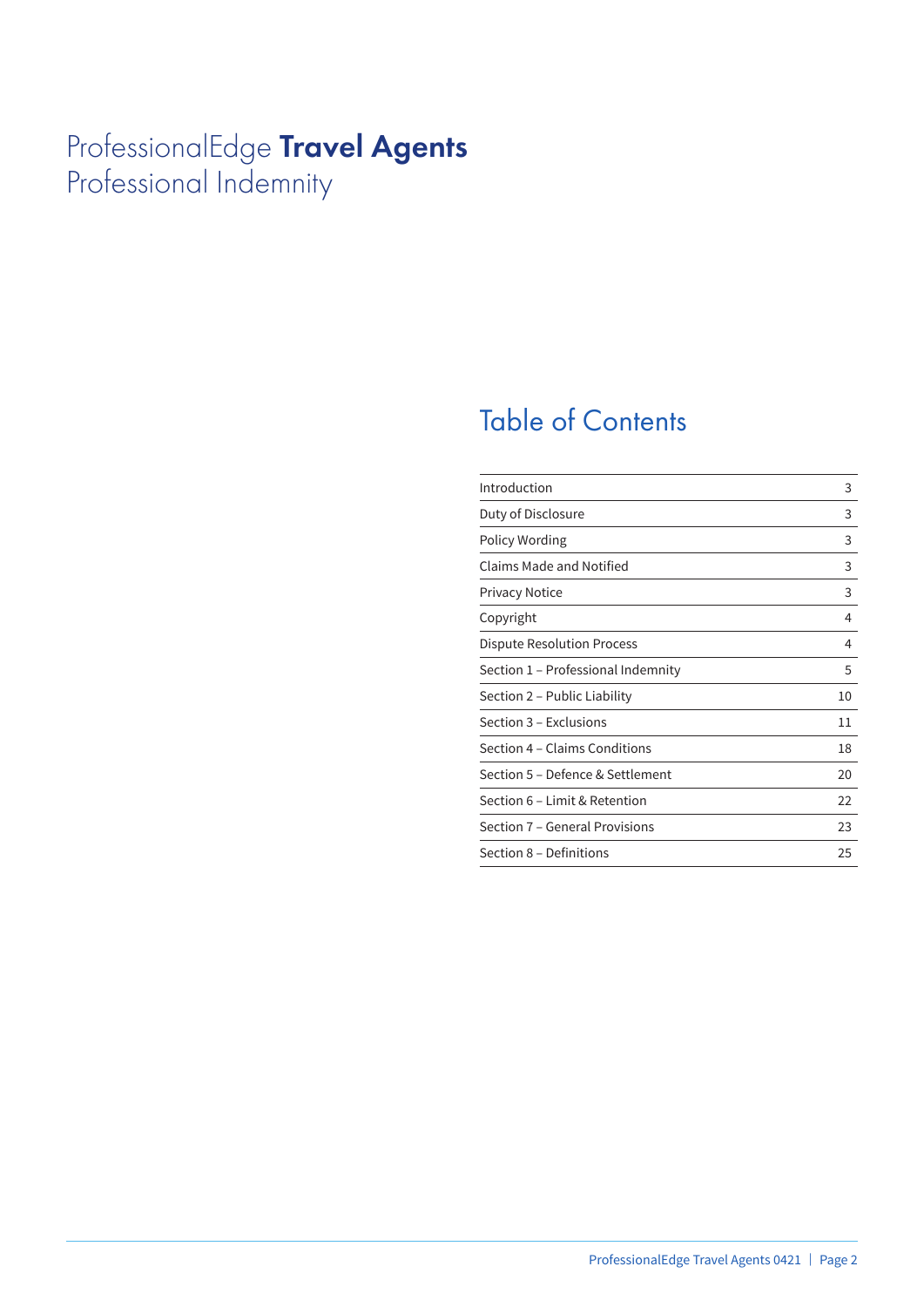### Important Notices

This **Policy** is issued/insured by AIG Australia Limited (AIG), ABN 93 004 727 753 AFSL No 381686

**Sydney:** Level 19, 2 Park Street, NSW 2000 (1300 030 886) **Melbourne:** Level 13, 717 Bourke Street, VIC 3008 (1300 030 886) **Brisbane:** Level 11, 120 Edward Street, QLD 4000 (1300 030 886) **Perth:** Level 11, 108 St. George Terrace, WA 6000 (1300 030 886)

### Duty of Disclosure

Before you enter into an insurance contract, you have a duty to tell us anything that you know, or could reasonably be expected to know, that may affect our decision to insure you and on what terms.

*You have this duty until we agree to insure you.*

You have the same duty before you renew, extend, vary or reinstate an insurance contract.

You do not need to tell us anything that:

- reduces the risk we insure you for; or
- is common knowledge; or
- we know or should know as an insurer; or
- we waive your duty to tell us about.

Subject to the Cancellation General Provision, if you do not tell us anything you are required to, we may cancel your contract or reduce the amount we will pay you if you make a claim, or both.

If your failure to tell us is fraudulent, we may refuse to pay a claim and treat the contract as if it never existed.

## Policy Wording

This **Policy** has two coverage sections:

- Section 1 Professional Indemnity; and
- Section 2 Public Liability.

Individual coverage sections set out the Insurance Covers and Extensions applicable to those individual sections. There are also Exclusions, Definitions and Conditions that may apply to each coverage section or both coverage sections.

If we issue you an insurance policy, a Policy Schedule will also be provided. The Policy Schedule will set out details of the cover provided and should be read together with this policy wording.

## Claims Made and Notified

Section 1 – Professional Indemnity of this **Policy** contains *claims-made and notified* Insurance Covers and extensions. This means that those Insurance Covers and extensions will only cover **Claims** first made against you during the **Policy Period** and notified to the **Insurer** as soon as practicable in the **Policy Period** or any applicable extended reporting period. This **Policy** may not provide cover for any **Claims** made against you if at any time prior to the commencement of this **Policy** you became aware of facts which might give rise to those claims being made against you.

Section 40(3) of the *Insurance Contracts Act 1984* provides that where you gave notice in writing to an insurer of facts that might give rise to a claim against you as soon as was reasonably practicable after you became aware of those facts but before insurance cover provided by an insurance contract expires, the insurer is not relieved of liability under the contract in respect of the claim, when made, by reason only that it was made after the expiration of the period of insurance cover provided by the contract.

This **Policy** excludes prior **Claims** and circumstances as outlined in the *"Prior Claims and Circumstances"* Exclusion.

## **Privacy Notice**

**This notice sets out how AIG collects, uses and discloses personal information about:**

- **you, if an individual; and**
- **other individuals you provide information about.**

**Further information about our Privacy Policy is available at www.aig.com.au or by contacting us at australia.privacy.manager@aig.com or on 1300 030 886.**

#### **How we collect your personal information**

AIG usually collects personal information from you or your agents.

- AIG may also collect personal information from:
- our agents and service providers;
- other insurers;
- people who are involved in a claim or assist us in investigating or processing claims, including third parties claiming under your policy, witnesses and medical practitioners;
- third parties who may be arranging insurance cover for a group that you are a part of;
- providers of marketing lists and industry databases; and
- publically available sources.

#### **Why we collect your personal information**

AIG collects information necessary to:

- underwrite and administer your insurance cover;
- improve customer service and products and carry out research and analysis, including data analytics; and
- advise you of our and other products and services that may interest you.

You have a legal obligation under the *Insurance Contracts Act 1984* to disclose certain information. Failure to disclose information required may result in AIG declining cover, cancelling your insurance cover or reducing the level of cover, or declining claims.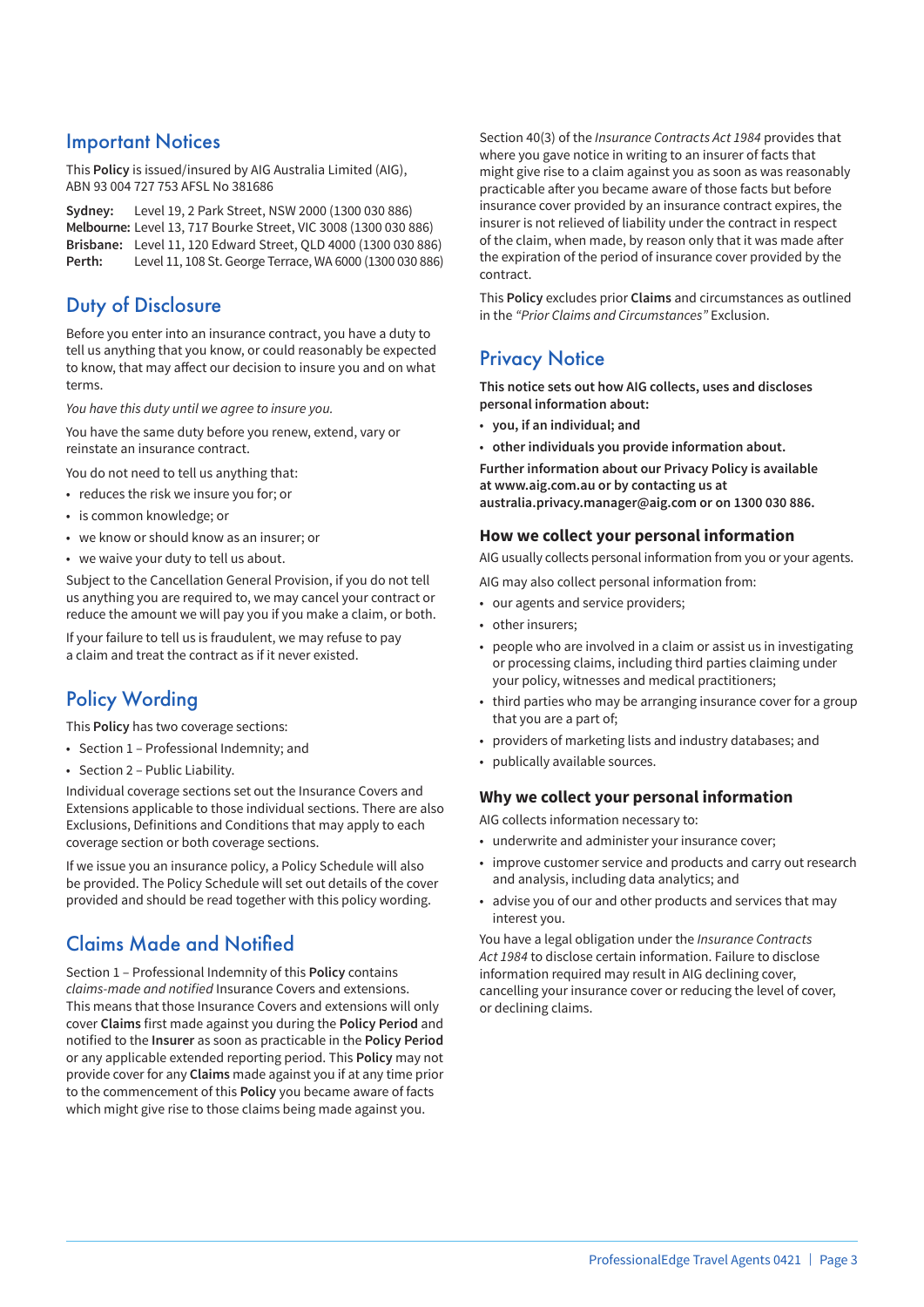#### **To whom we disclose your personal information**

In the course of underwriting and administering your policy we may disclose your information to:

- your or our agents, entities to which AIG is related, reinsurers, contractors or third party providers providing services related to the administration of your policy;
- banks and financial institutions for policy payments;
- your or our agents, assessors, third party administrators, emergency providers, retailers, medical providers, travel carriers, in the event of a claim;
- entities to which AIG is related and third party providers for data analytics functions;
- other entities to enable them to offer their products or services to you; and
- government, law enforcement, dispute resolution, statutory or regulatory bodies, or as required by law.

AIG is likely to disclose information to some of these entities located overseas, including in the following countries: United States of America, Canada, Bermuda, United Kingdom, Ireland, Belgium, The Netherlands, Germany, France, Singapore, Malaysia, the Philippines, India, Hong Kong, New Zealand as well as any country in which you have a claim and such other countries as may be notified in our Privacy Policy from time to time.

You may request not to receive direct marketing communications from AIG.

#### **Access to your personal information**

Our Privacy Policy contains information about how you may access and seek correction of personal information we hold about you. In summary, you may gain access to your personal information by submitting a written request to AIG.

In some circumstances permitted under the *Privacy Act 1988*, AIG may not permit access to your personal information. Circumstances where access may be denied include where it would have an unreasonable impact on the privacy of other individuals, or where it would be unlawful.

#### **Complaints**

Our Privacy Policy also contains information about how you may complain about a breach of the applicable privacy principles and how we will deal with such a complaint.

#### **Consent**

If applicable, your application includes a consent that you and any other individuals you provide information about consent to the collection, use and disclosure of personal information as set out in this notice.

## Copyright

The content of this policy wording, the schedule and any endorsement or notice we give you in writing, including but not limited to the text and images therein, and their arrangement, is the copyright property of AIG. All rights reserved. AIG hereby authorises you to copy and display the content herein, but only in connection with AIG business. Any copy you make must include this copyright notice. Limited quotations from the content are permitted if properly attributed to AIG; however, except as set forth above, you may not copy or display for redistribution to third parties any portion of the content of this policy wording, the schedule and any endorsement or notice we give you in writing, without the prior written permission of AIG. No modifications of the content may be made. Nothing contained herein shall be construed as conferring by implication or otherwise any license or right under any patent, trademark, copyright (except as expressly provided above), or other proprietary rights of AIG or of any third party.

### Dispute Resolution Process

We are committed to handling any complaints about our products or services efficiently and fairly.

If you have a complaint:

- (i) contact your insurance intermediary and they may raise it with us;
- (ii) if your complaint is not satisfactorily resolved you may request that your matter be reviewed by management by writing to:

The Compliance Manager AIG Australia Limited Level 13, 717 Bourke Street Docklands Vic 3008

**This document contains your Insurance Policy terms, covers, exclusions, conditions and definitions. It is important that you read it, understand it and retain it in a safe place.**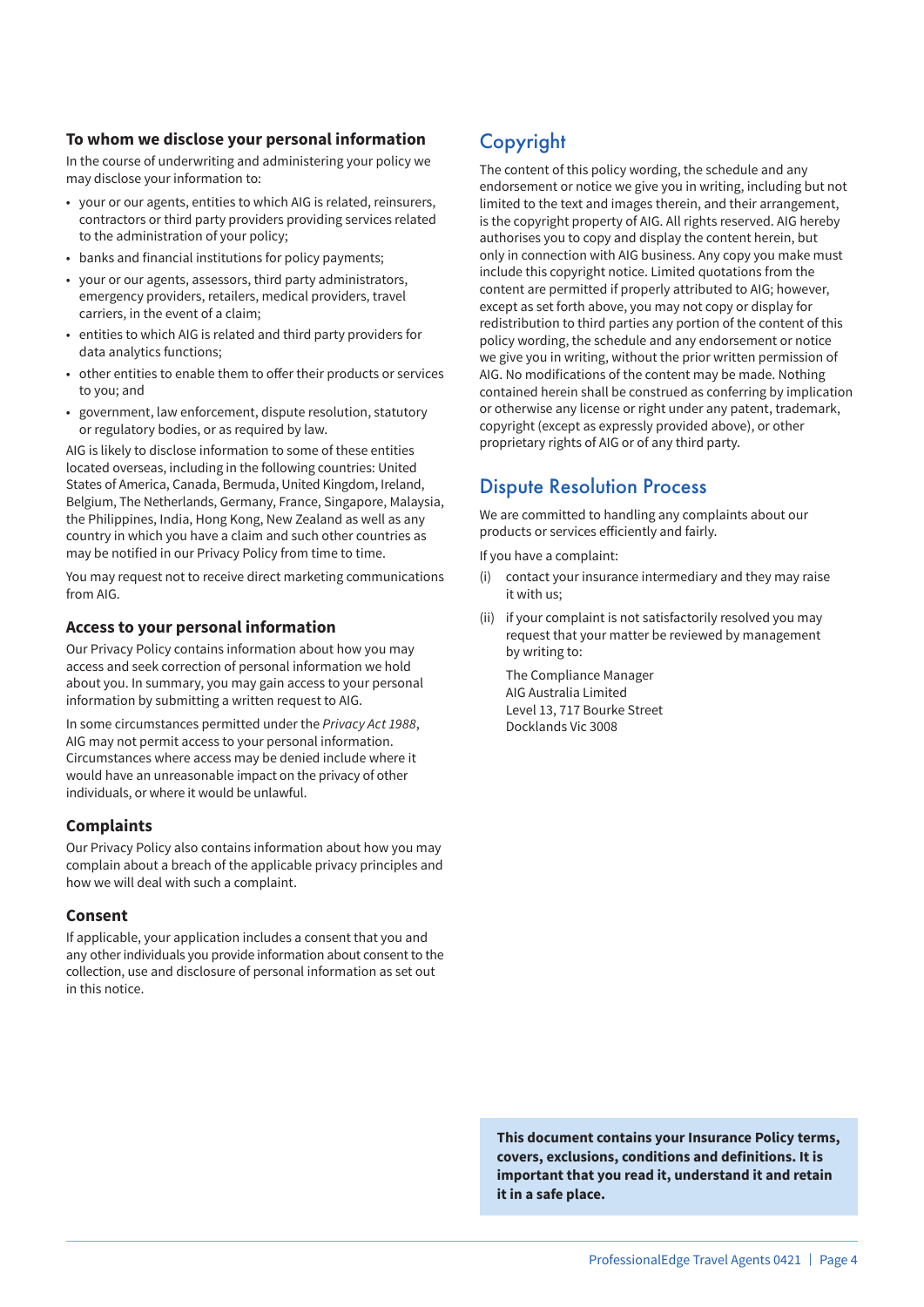In consideration of the payment of the **Premium** and subject to all the provisions of this **Policy**, the **Insurer** agrees as follows:

## Section 1 – Profesional Indemnity

### 1.1 Professional Indemnity Insurance Covers

All cover under this Section 1 – Professional Indemnity of the **Policy** is afforded solely with respect to **Claims** first made against an **Insured** during the **Policy Period** and notified to the **Insurer** as required by this **Policy**.

#### **Professional Liability**

The **Insurer** will indemnify the **Insured** against civil liability resulting from any **Claim** arising from the performance of **Professional Services**.

#### **Advanced Defence Costs**

The **Insurer** will pay **Defence Costs** incurred in defending any **Claim** covered under this **Policy**.

The **Insurer** shall advance **Defence Costs** and all other costs and expenses payable in accordance with the *"Insurer Response"* Claims **Condition** 

### 1.2 Professional Indemnity Standard Extensions

The **Insurer** agrees to extend indemnity as stated in each of the following Standard Extensions. Cover under the Standard Extension is subject to all the terms, conditions, definitions and exclusions of this **Policy** unless otherwise stated in the Standard Extension.

#### **Automatic Run-Off Event**

In the event that a **Run-Off Event** occurs during the **Policy Period**, the **Policy** will convert into an automatic run-off period up to the expiry of the **Policy Period** in which the **Insured** may give notice of any **Claim** first made against the **Insured** for civil liability arising from **Professional Services** performed prior to the effective date of the **Run-Off Event**.

The **Policyholder** shall, for no additional premium, also be entitled to an *Extended Reporting Period* of 84 months following the expiry of this **Policy** during which an **Insured** may give notice of any **Claim** first made against the **Insured** for civil liability arising from **Professional Services** performed prior to the effective date of the **Run-Off Event**.

The *Extended Reporting Period* immediately above shall only be available:

- (i) if the **Policyholder** provides a satisfactory signed No Claims Declaration to the **Insurer** prior to the expiry of this **Policy**;
- (ii) if the **Insured** has not received notice of any **Claim**, writ, summons, impending proceedings, impending prosecution or inquest during the **Policy Period**;
- (iii) where the **Insured** has maintained a professional indemnity policy with the **Insurer** for a minimum of 3 years immediately prior to the inception of this **Policy**; and
- (iv) any additional terms and conditions or Exclusions the **Insurer** may reasonably decide; and

shall be subject to the **Limits of Liability** and **Retention**.

Where the **Insured** has not met such terms and conditions, the **Insurer** may nevertheless, in its sole discretion, offer an *Extended Reporting Period* of up to 84 months following the expiry of this **Policy** for an additional premium.

#### **Breach of Fiduciary Duty**

The **Insurer** will indemnify the **Insured** against civil liability resulting from any **Claim** arising from the performance of **Professional Services** which is for a breach of fiduciary duty.

#### **Breach of Warranty of Authority**

The **Insurer** will indemnify the **Insured** against civil liability resulting from any **Claim** arising from the performance of **Professional Services** which is for a breach of warranty of authority committed, by or on behalf of the **Insured**, in good faith and with the reasonable belief of the person alleged to have committed the breach that appropriate authority was held.

The **Insurer's** liability to indemnify the **Insured** under this Standard Extension is \$250,000 in the aggregate for the **Policy Period**.

#### **Claims Mitigation Costs**

The **Insurer** will indemnify the **Insured** for the **Insured's** reasonable direct costs and expenses that the **Insurer** is reasonably satisfied are necessarily incurred as a result of reasonable and necessary rectification or mitigation action taken by the **Insured** to minimise the amount of any **Claim** that would be covered under this **Policy**, provided that each of the following conditions precedent are required to be met before the **Insurer** shall become liable to indemnify:

- (i) the **Insured** first became aware of the facts that might give rise to the **Claim** during the **Policy Period**;
- (ii) the **Insurer** is informed in writing during the **Policy Period** of the circumstance likely to give rise to the **Claim** that would be covered under this **Policy** and the rectification or mitigation action that is required to avoid or reduce the amount of any **Claim** that would be covered under this **Policy**;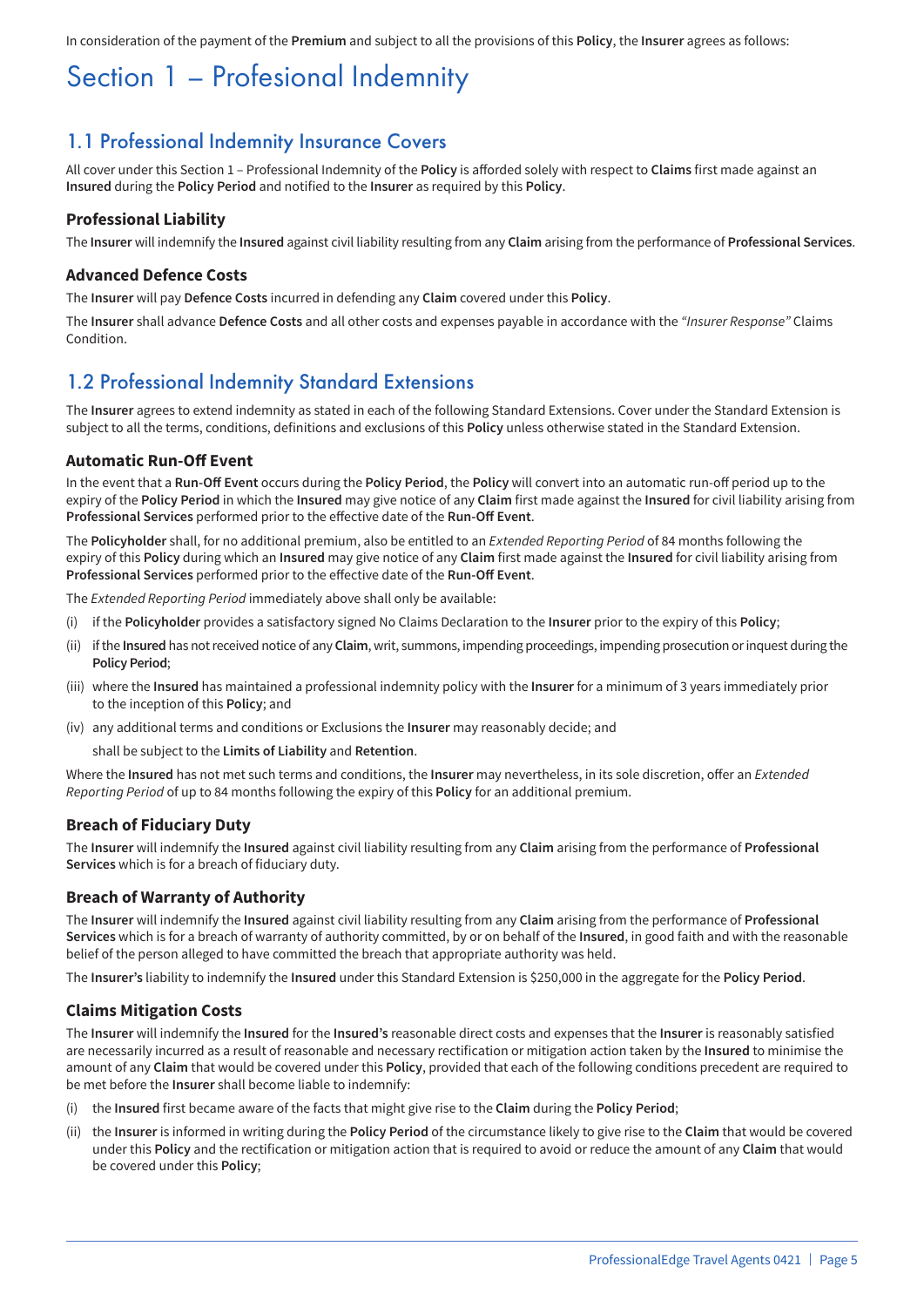- (iii) direct costs and expenses shall not include any element of profit or loss of profit, costs and expenses of materials or **Professional Services**, which results in an increased quality from that specified in the relevant contract, nor any element of overheads, staff remuneration, standing idle time or management time of the **Insured**; and
- (iv) the **Insurer** has consented in writing to the payment of such direct costs and expenses before work is carried out, such consent not to be unreasonably withheld.

The **Insurer's** liability to indemnify the **Insured** under this Standard Extension is subject to a sub-limit of \$100,000 for any one **Claim**, and \$250,000 in the aggregate for the **Policy Period**.

#### **Compensatory Fines and Penalties**

Notwithstanding part (iv) of the *"Commercial Management"* Exclusion, but subject to all other Exclusions, the **Insurer** will indemnify the **Insured** against civil liability resulting from any **Claim** arising from the performance of **Professional Services** for any compensatory civil penalty or civil compensatory order, other than an award of damages, payable by the **Insured**.

No cover is available under this Standard Extension for **Claims** resulting from:

- any actual or alleged deliberate or intentional failure to comply with any law notice, direction, enforcement action or proceeding under any legislation;
- (ii) gross negligence or recklessness; or
- (iii) any taxes, rates, levies, duties, charges, fees, or any other revenue or impost, payable.

The **Insurer's** liability to indemnify the **Insured** under this Standard Extension is subject to a sub-limit of \$250,000 for any one **Claim**, and \$500,000 in the aggregate, for the **Policy Period**.

#### **Continuity**

In the absence of fraudulent non-disclosure, where a **Claim** that would otherwise be covered by this **Policy** is excluded by the *"Prior Claims and Circumstances"* Exclusion part (ii), then cover is provided under this **Policy** for that **Claim**, provided always that:

- (i) the **Insured** first became aware of the facts that might give rise to the **Claim** after the **Continuity Date**; and
- (ii) the cover shall be in accordance with the provisions of the policy in force when the **Insured** first became so aware.

#### **Contractual Liability**

The **Insurer** will indemnify the **Insured** against civil liability resulting from any **Claim** arising from the performance of **Professional Services** which is for contractual liability but only to the extent the liability of the **Insured** under the contract arises from the performance of **Professional Services** and would have arisen in the absence of the contract.

#### **Court Attendance**

For any **Employee**, principal, partner or director who has been required to attend, and actually attends, court as a witness in connection with a **Claim** notified under and covered by this **Policy**, **Defence Costs** will include an amount of \$500 per day.

No **Retention** shall apply to the extension.

#### **Defamation**

The **Insurer** will indemnify the **Insured** against civil liability resulting from any **Claim** arising from the performance of **Professional Services** which is for defamation, libel or slander committed by an **Insured**. No cover is provided under this extension where the defamation, libel or slander is committed intentionally by an **Insured**.

#### **Extended Reporting Period**

If the **Insurer** cancels or does not renew this **Policy**, other than for non-payment of **Premium** or for any other breach of the terms of this **Policy** by an **Insured**, the **Policyholder** shall have the right to an *Extended Reporting Period* of 60 days following the date of cancellation or expiry in which to give notice of any **Claim** first made against the **Insured** for civil liability arising from **Professional Services** performed on or prior to the expiry of this **Policy**.

The above *Extended Reporting Period* shall not apply if a **Run-Off Event** occurs.

#### **Franchisors' Indemnity**

In the case of the **Insured** operating as a travel agent franchisee or tour operator franchisee, any **Claim** made against the franchisor by a third party for any breach of duty, act, error or omission, or misleading or deceptive conduct of the **Insured** arising from the performance of **Professional Services** by the **Insured** shall be covered as if made against that **Insured**.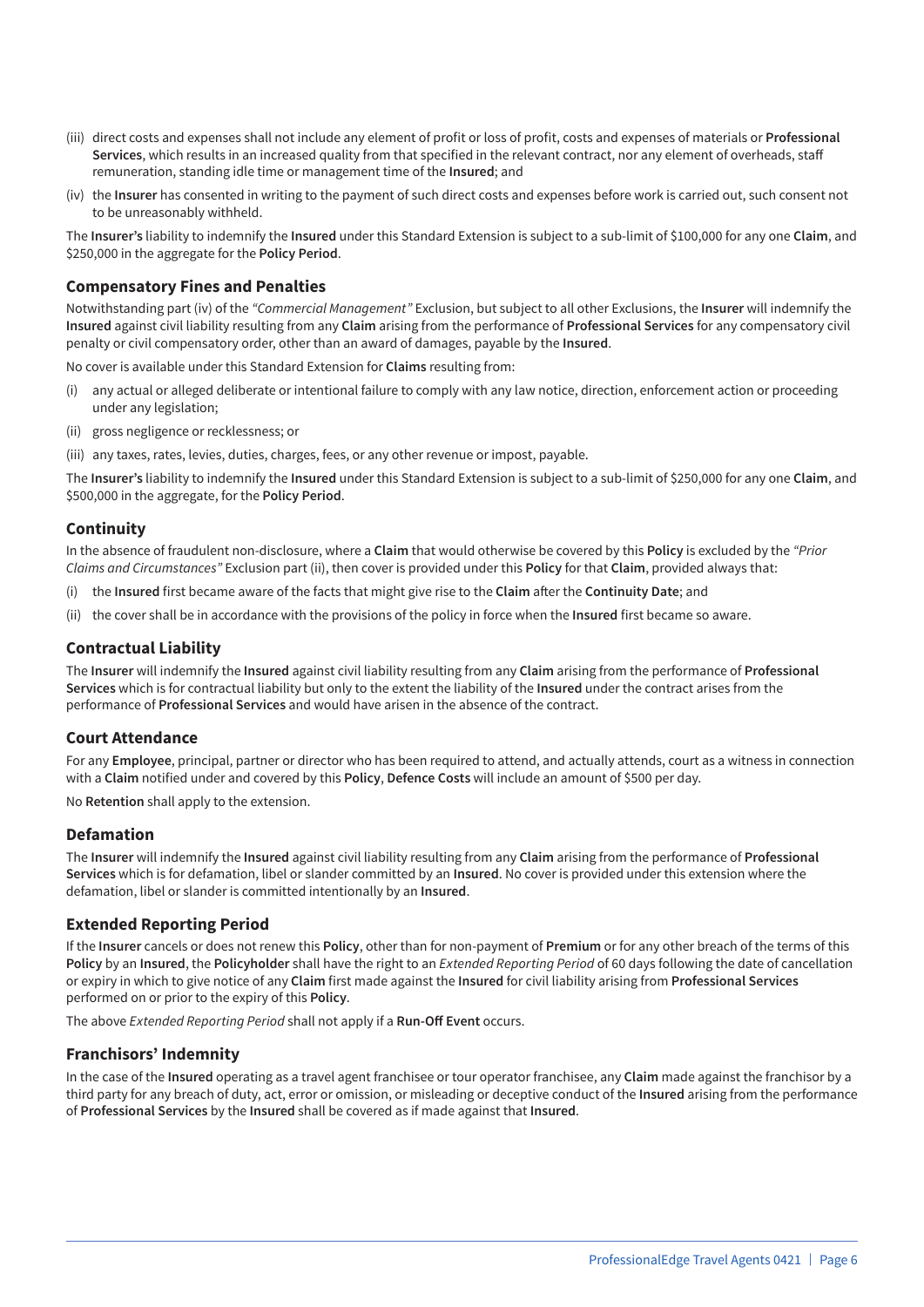#### **Fraud/Dishonesty**

Notwithstanding the *"Fraud & Dishonesty"* Exclusion, but subject to all other Exclusions, the **Insurer** will indemnify the **Insured** against civil liability resulting from any **Claim** arising from the performance of **Professional Services** which is for **Fraud/Dishonesty** by any:

- (i) **Employee**; or
- (ii) any natural person who is or has been a principal, partner or director of the **Policyholder** or any **Subsidiary**.

No cover is available under this Standard Extension:

- (a) to any **Insured** who has committed or condoned the **Fraud/Dishonesty**; or
- (b) for or in respect of a **Claim** arising out of, or in any way connected with, loss of **Money**.

#### **General Insurance Distributor**

Subject to the "Advice" Exclusion and "Commissions" Exclusion, "**Professional Services**" is extended to include the distribution of general insurance products by the **Insured** in a capacity other than as an authorised representative of an Australian financial services licence holder.

#### **Intellectual Property/Confidentiality**

Notwithstanding the *"Intellectual Property/Confidentiality"* Exclusion, but subject to all other Exclusions, the **Insurer** will indemnify the **Insured** against civil liability resulting from any **Claim** arising from the performance of **Professional Services** which is for any breach of **Intellectual Property Rights** by the **Insured**. No cover is available under this Standard Extension for **Claims** resulting from any intentional breach of **Intellectual Property Rights**.

#### **Inquiry Costs**

The **Insurer** will pay on behalf of the **Insured Inquiry Costs** to prepare for and attend an **Inquiry**, provided that the notice requiring the **Insured** to attend the **Inquiry** is first served on the **Insured** during the **Policy Period** and notified to the **Insurer** during the **Policy Period**.

The **Insurer's** liability to indemnify the **Insured** under this Standard Extension is subject to a sub-limit of \$500,000 in the aggregate for the **Policy Period**.

#### **Joint Ventures**

The **Insurer** will indemnify the **Insured** against civil liability resulting from any **Claim** arising from the performance of **Professional Services** in connection with any association or joint venture of which the **Insured** forms part; provided, however, that the **Insurer** shall only be liable for the proportion that represents the **Insured's** liability in such association or joint venture. No cover is provided to any associate or joint venture partner of the **Insured**.

#### **Lost Documents**

Notwithstanding the *"Cyber"* Exclusion, but subject to all other Exclusions, with respect to a **Third Party's Document**:

- (i) for which an **Insured** is legally responsible, and
- (ii) that, during the **Policy Period**, has been destroyed, damaged, lost, distorted solely in the performance of **Professional Services**,

the **Insurer** will pay on behalf of the **Insured**, up to the Sublimit of Liability set out below, the reasonable and necessary costs and expenses incurred by the **Insured** in replacing or restoring such **Third Party Documents** provided that:

- (a) such loss, damage or destruction or distortion is first **Discovered** and reported to the **Insurer** during the **Policy Period**;
- (b) such loss, damage, destruction or distortion is sustained while the **Third Party Documents** are either:
	- (i) in transit; or
	- (ii) in the custody of the **Insured** or of any person to whom the **Insured** has entrusted them;
- (c) the lost or mislaid **Third Party Documents** have been the subject of a diligent search by or on behalf of the **Insured**;
- (d) the amount of such costs and expenses shall be supported by evidence of expenditure that shall be subject to written approval by a competent person to be nominated by the **Insurer** with the consent of the **Insured**; and
- (e) the **Insurer** shall not be liable for costs and expenses arising out of wear, tear and/or gradual deterioration, moth and vermin, or other matters beyond the **Insured's** control.

The **Insurer's** liability to indemnify the **Insured** under this Standard Extension is subject to a sub-limit of \$500,000 in the aggregate for the **Policy Period**.

A **Retention** of \$1,000 (each and every claim) shall apply to this extension.

#### **Misleading or Deceptive Conduct**

The **Insurer** will indemnify the **Insured** against civil liability resulting from any **Claim** arising from the performance of **Professional Services** which is for any **Misleading or Deceptive Conduct**.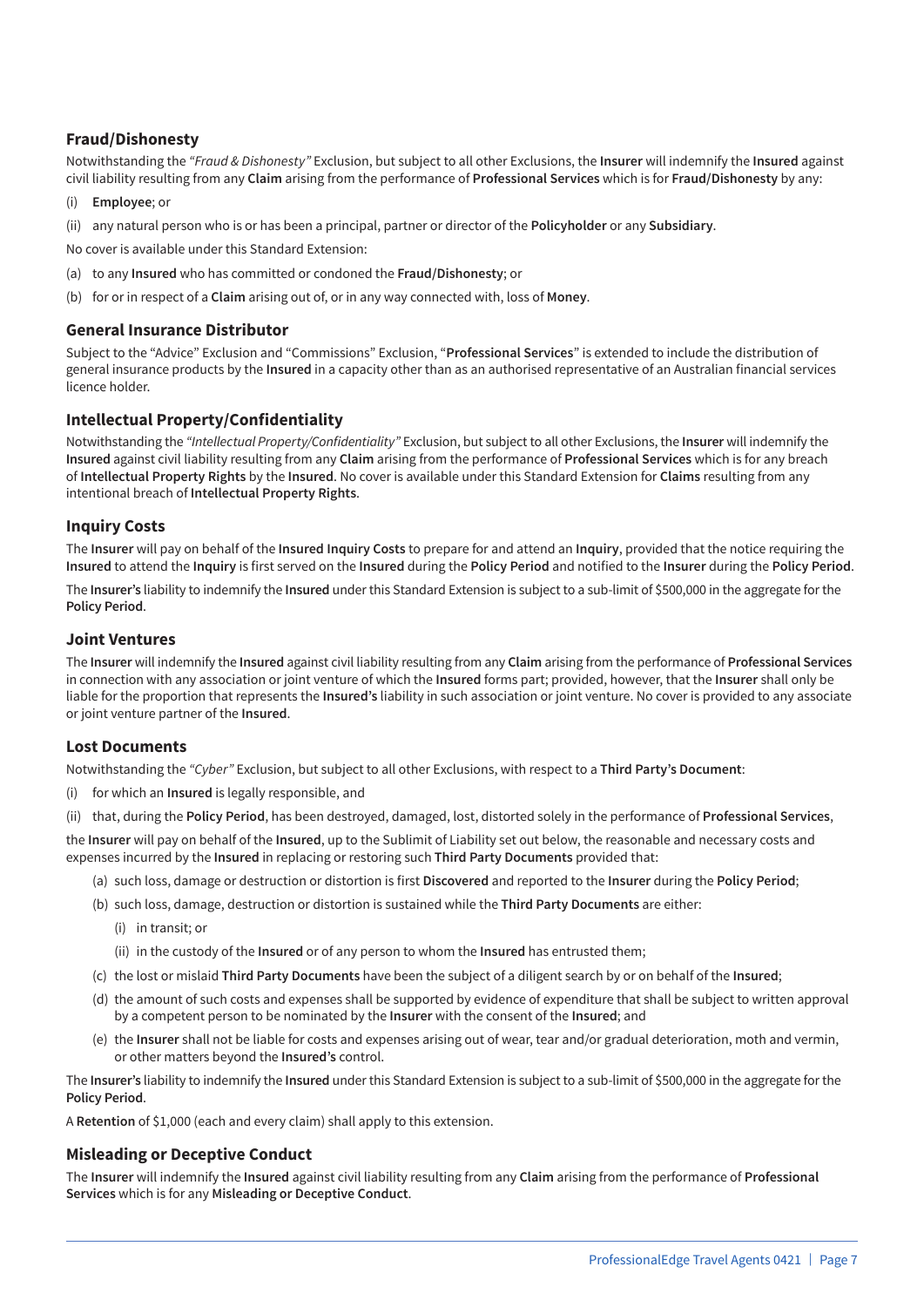#### **New Subsidiaries**

The *"Subsidiary"* Definition is deemed to include any entity or company created and/or acquired by the **Policyholder** during the **Policy Period**.

The **Insurer** will provide cover to any entity or company that becomes a **Subsidiary** of the **Policyholder** during the **Policy Period** at nil additional premium for a period of 45 days from the effective date of the entity or company becoming a **Subsidiary** (but not beyond the **Policy** expiry date, or any *Extended Reporting Period*), provided always that:

- (i) the preceding annual gross revenue of the entity or company does not exceed 10% of the **Policyholder's** annual revenue;
- (ii) the entity or company is not incorporated in the United States of America; or
- (iii) the entity or company has not had any paid or incurred Professional Indemnity claims in the past 5 years.

During the 45 days, the **Policyholder** will provide full details to the **Insurer** of the entity or company and the **Insurer** in its absolute discretion will have the option to continue to cover the entity or company and to apply any terms and conditions to the extension of cover, including but not limited to charging additional premium.

Cover for any such entity or company that becomes a **Subsidiary** shall only apply to a **Claim** or loss insured by this **Policy** arising from the performance of **Professional Services** by such entity or company while it is a **Subsidiary** of the **Policyholder**.

#### **Past Partner Liability**

To the extent that any principal, partner or director of the **Policyholder** has personal liability for professional services rendered prior to becoming a principal, partner or director of the **Policyholder** which are the same as those specified in this **Policy**, "**Professional Services**" shall also mean the professional services of such principal, partner or director, provided that such person's previous business did not at any one time have more than four (4) partners or principals.

#### **Previous Business Name**

The "**Insured**" Definition is extended to include any business name under which the **Policyholder** previously traded.

#### **Privacy**

The **Insurer** will indemnify the **Insured** against civil liability resulting from any **Claim** arising from the performance of **Professional Services** which is for any unintentional breach of privacy law.

#### **Reinstatement Limit of Liability**

If the **Limit of Liability** (Aggregate) is exhausted by any **Claim**, **Claims** and/or **Defence Costs** during the **Policy Period**, subject to the provisions below **Insurers** will reinstate the **Limit of Liability** (any one **Claim**)for any two subsequent totally unrelated **Claims** arising from the performance of **Professional Services** made during the **Policy Period**.

If the **Policyholder** has in effect any excess layer policy or policies providing excess layer coverage for limits in excess of the **Limit of Liability**, the reinstatements provided will each only become effective after the total exhaustion of the limits of all such excess coverage by reason of the payment of indemnity thereunder but prior to any similar reinstatement provision contained in such policy or policies becoming effective. The **Policyholder** agrees to notify the **Insurer** of such excess layer policies within 14 days of the inception of the **Policy**.

It is the intention of this extension, and it is agreed that, that the sums reinstated shall:

- (i) provide cover in respect of subsequent **Claims** arising from the performance of **Professional Services** which are totally unrelated to the **Claims** or circumstances that give rise to the **Claims** already notified;
- (ii) not apply to the balance of any **Claim** which contributed to the exhaustion of the **Limit of Liability** (Aggregate) once the **Limit of Liability** (Aggregate) is so exhausted;
- (iii) not apply to any Standard Extension, Optional Extension or for which a Sub Limit of Liability is provided for in this **Policy**, or the *"Public Relations Expenses"* Risk Management Extension; and
- (iv) not apply to any grant of the *"Extended Reporting Period"* Standard Extension or the *"Run-Off Event"* Standard Extension.

The liability of the **Insurers** in respect of all **Claims** resulting from:

- (a) the same cause, or
- (b) a single act or omission, or
- (c) a series of continuous, repeated or related act or omission, or
- (d) the dishonesty or infidelity of any one person or in which such person is concerned or implicated,

shall not exceed the **Limit of Liability** (any one **Claim**).

No cover under this Extension shall apply if any *Extended Reporting Period* is granted under the *"Extended Reporting Period"* Standard Extension or the *"Run-Off Event"* Standard Extension, or during such *Extended Reporting Period*, including for **Claims** reported during that period.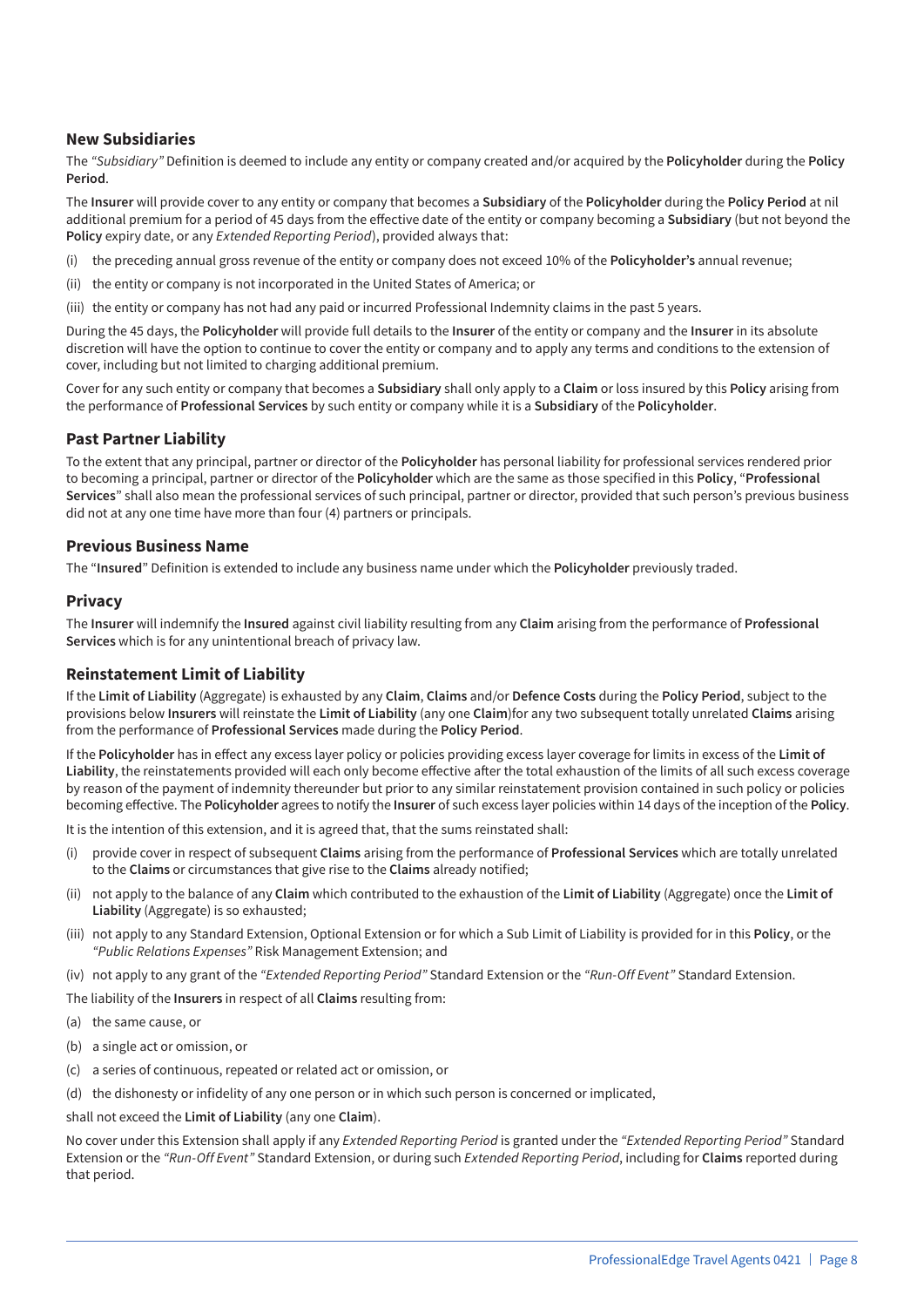#### **Vicarious Liability**

The **Insurer** will indemnify the **Insured** against civil liability resulting from any **Claim** arising from the performance of the **Insured's Professional Services** by any **Agent** or consultant acting on the **Policyholder's** behalf and for whom an **Insured** is legally liable.

For the avoidance of doubt the **Insurer** will not be liable for the **Agent's** own liability, or be prevented from pursuing a recovery from any **Agent**, nor will it be liable for any vicarious liability for any contractual liability assumed by the **Agent** under a contract.

## 1.3 Professional Indemnity Optional Extensions

The following Optional Extension is not included in this **Policy** unless it is specified as being included in the Schedule to this **Policy**.

The **Insurer** agrees to extend indemnity as stated in the Optional Extension, provided always that:

- (a) the Optional Extension is subject to all the terms, conditions, definitions and exclusions of this **Policy**; and
- (b) the inclusion of the Optional Extension does not increase the **Limit of Liability**.

#### **Fidelity**

Notwithstanding the *"Fraud/Dishonesty"* Exclusion to the extent it applies to **Employees**, but subject to the *"Cyber"* Exclusion and all other Exclusions, the **Insurer** shall pay the **Policyholder** or any **Subsidiary** for its **Direct Financial Loss** due to **Dishonest Acts** committed after the **Continuity Date** which are **Discovered** during the **Policy Period** and reported to the **Insurer** as required by this **Policy**.

The **Insurer**'s liability to indemnify the **Insured** under this Optional Extension is subject to a sub-limit of \$50,000 in the aggregate for the **Policy Period**.

### 1.4 Professional Indemnity Risk Management Extensions

The **Insurer** agrees to extend indemnity as stated in each of the following Risk Management Extensions. Cover under the Risk Management Extension is subject to all the terms, conditions, definitions and exclusions of this **Policy** unless otherwise stated in the Risk Management Extension.

#### **Business Guard Advisory Panel**

During the **Policy Period** the **Policyholder** is entitled to up to one hour of free advice for each query deriving from the same or related facts from the *BusinessGuard Advisory Panel* which relates to matters which are relevant to the cover provided under this **Policy**.

The **Insurer** consents to the appointment of any member firm, in the absence of a conflict of interest, to act on behalf of the **Insureds** in respect of any **Claim** notified to the **Insurer**, provided the **Insurer** accepts the notification under the **Policy** and subject always to the "*Claims*" Conditions.

The **Insureds** may access the services of the *BusinessGuard Advisory Panel* by contacting the firms listed as such at www.aig.com.au.

No **Retention** shall apply to this extension.

#### **Public Relations Expenses**

The **Insurer** will pay to or on behalf of the **Insured** the reasonable fees, costs and/or expenses incurred by the **Insured** for the use of a **Third Party** public relations consultant provided that the fees, costs and/or expenses are incurred:

- (i) with the prior written consent of the **Insurer**; and
- (ii) for the purpose only of mitigating the adverse effect, or the potential to have an adverse effect, on the **Policyholder's** or **Subsidiary's** reputation where the **Professional Services** performed by the **Insured** have given, or could give, rise to a **Claim**.

The **Insurer's** liability to indemnify the **Insured** under this Extension is subject to a sub-limit of \$100,000 in the aggregate for the **Policy Period**.

No **Retention** shall apply to this extension.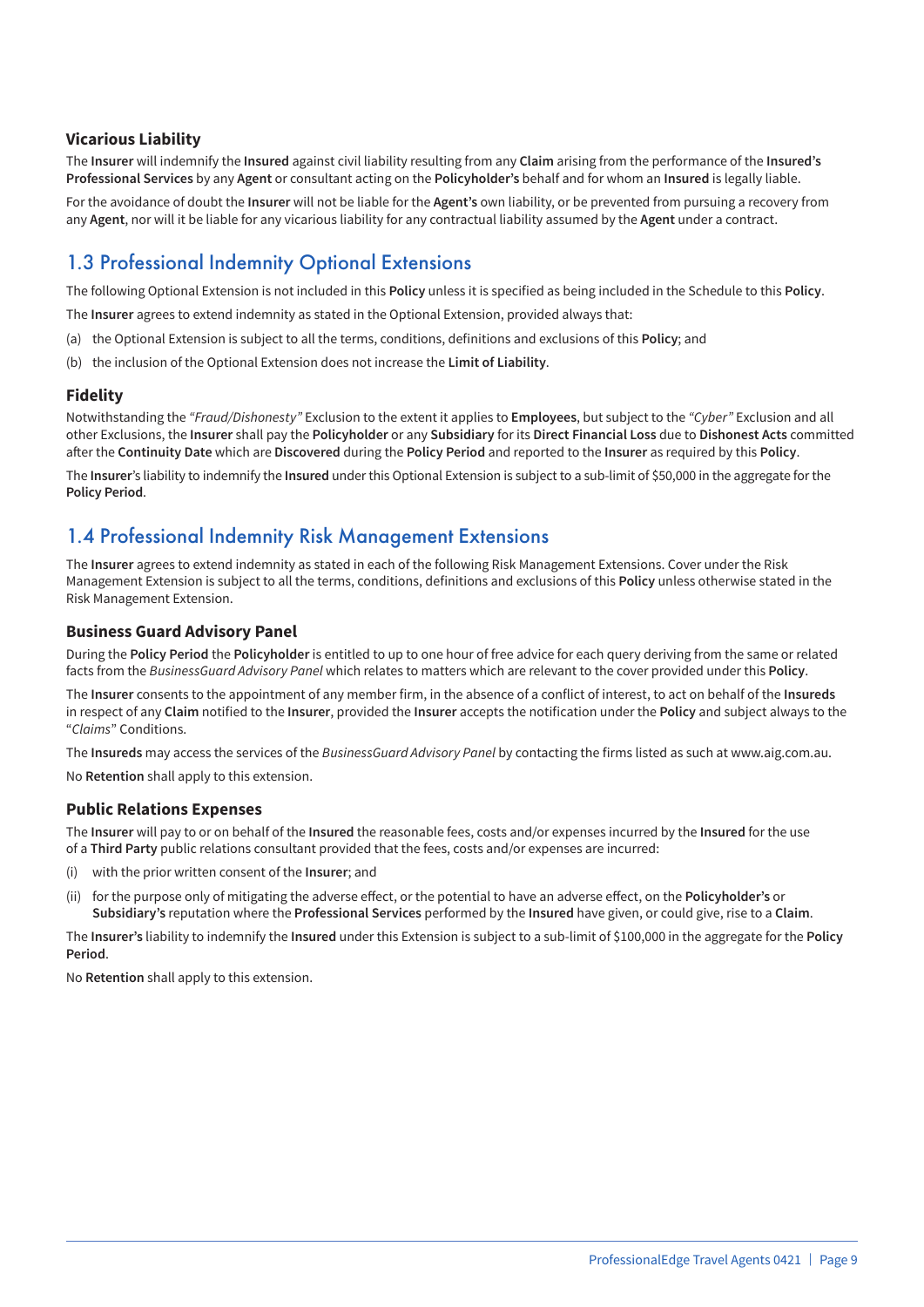## Section 2 – Public Liability

## 2.1 Public Liability Insurance Cover

#### **Public Liability**

The **Insurer** will pay on behalf of any **Insured** all **Damages** resulting from:

- (i) **Personal Injury**; or
- (ii) **Property Damage**;

occurring during the **Policy Period** caused by an **Occurrence** happening in connection with the **Business Premises** of the **Policyholder**.

#### **Supplementary Payments**

With respect to the indemnity provided by this **Policy** the **Insurer** will:

- (i) defend, in the **Insured's** name and on the **Insured's** behalf, any claim or suit against the **Insured** alleging such **Personal Injury**, or **Property Damage** and seeking damages on account thereof even if any of the allegations of such claim or suit is groundless, false or fraudulent and the **Insurer** may investigate, negotiate and settle any claim or suit as the **Insurer** may deem expedient, and will pay **Defence Costs** incurred in defending any such claim or suit;
- (ii) pay such part of any component covered by the **Policy** of all charges, expenses and legal costs recoverable from or awarded against the **Insured** in any such claim or suit and all interest accruing on the **Insurer's** portion of any judgment until the **Insurer** has paid, tendered or deposited in court that part of such judgment that does not exceed the **Limit of Liability**;
- (iii) pay such reasonable expenses, other than loss of earnings, incurred by the **Insured**, at the **Insurer's** request in assisting the **Insurer** in the investigation or defence of any claim or legal action;
- (iv) pay such expenses (other than any medical expenses, which the **Insurer** is prevented from paying by law) incurred by the **Insured** for first aid rendered to others at the time of an **Occurrence** for **Personal Injury**;
- (v) pay the legal costs incurred by the **Insured** with the **Insurer's** consent for representing the **Insured** at any coronial inquest or inquiry or any court of summary jurisdiction; and
- (vi) pay such reasonable expenses incurred by the **Insured** for temporary repairs, shoring up or protection of property of others which has been damaged as a result of an **Occurrence** which may be the subject of indemnity under Section 2 – Public Liability of this **Policy**,

provided that the **Insurer** will not be obliged to pay any claim or judgment or to defend any suit after the **Limit of Liability** has been exhausted by payment of judgments or settlements.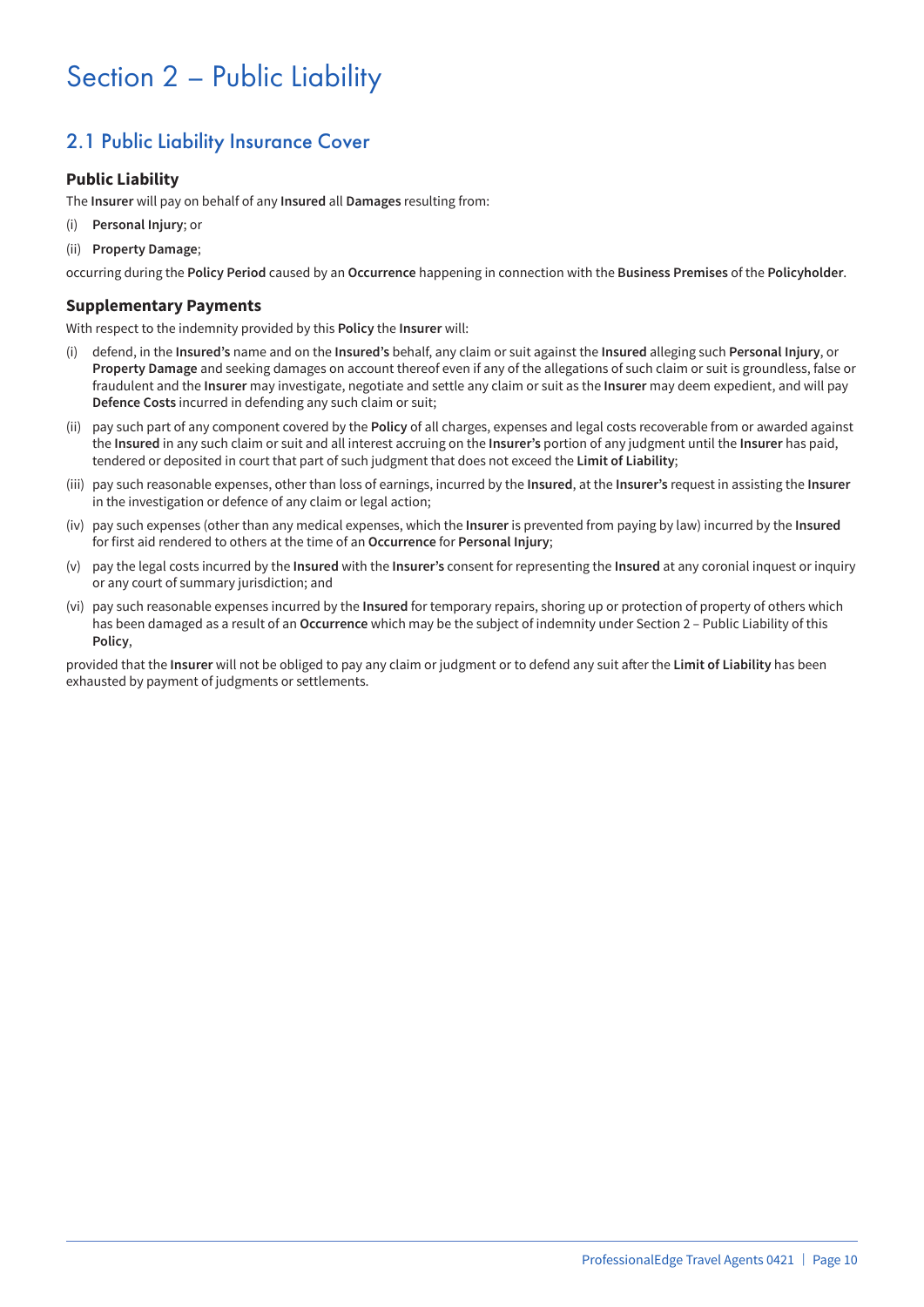## Section 3 – Exclusions

### 3.1 Exclusions applicable to Section 1 – Professional Indemnity

The **Insurer** shall not be liable to make any payment under this **Policy** for or arising out of, based upon or attributable to:

#### **Assumed or Acquired Liability**

any liability of a **Third Party**:

- (i) assumed by the **Insured** unless the **Insured** would in any event be legally liable in the absence of such assumed liability; or
- (ii) incurred prior to such **Third Party** becoming an **Insured** as a direct consequence of the **Insured** purchasing or acquiring another business or contract.

#### **Anti-Competitive**

any actual or alleged breach of any law or regulation with respect to any of the following activities: restrictive trade practices, antitrust, price fixing, predatory pricing, restraint of trade, unfair competition or tortious interference in another's business or contractual relationships. This includes but is not limited to any such conduct in contravention of the *Competition and Consumer Act 2010* (Cth), any Fair Trading Acts enacted by the States or Territories of Australia, *Federal Trade Commission Act* (USA), *Sherman Anti-Trust Act* (USA), *Clayton Act* (USA) or amendments thereto, or similar law or regulation, or such replacement, anywhere else in the world.

#### **Bodily Injury and/or Property Damage**

- (i) **Bodily Injury** of any person unless the **Bodily Injury** arises out of the performance of **Professional Services**; or
- (ii) loss of or damage to property unless the loss of or damage to property arises out of the performance of **Professional Services**.

#### **Commercial Management**

- (i) the refund of any professional fees;
- (ii) any taxes imposed or payable;
- (iii) any award of non-compensatory damages, including any punitive, aggravated, multiple or exemplary damages;
- (iv) any fine or pecuniary penalty pursuant to any law or regulation which an **Insured** is legally liable to pay;
- (v) any liquidated damages;
- (vi) the costs and expenses of complying with any order for, grant of or agreement to provide injunctive or other non-monetary relief; or
- (vii) any employment related compensation or benefits including but not limited to any salary, wages, commission or bonus, or overheads, charges or expenses of any **Insured**.

#### **Commingling of Funds**

any actual or alleged commingling of funds by the **Insured** or any inability or failure of the **Insured** to pay, collect, safeguard or account for client funds.

#### **Cyber**

any liability or loss arising from any intrusion due to the failure or the circumvention of the security of the **Company's Computer System**, which results in any unauthorised access, unauthorised use, hacking, a denial of service attack, a denial of access, the receipt or transmission of a malicious code, malicious software, malicious email, ransomware, trojan or virus which causes the destruction, modification, corruption, damage, deletion or disclosure of **Data** (including data of a third party) stored on any **Company's Computer System**.

#### **Directors & Officers**

the **Insured** acting in the capacity of a director or officer.

#### **Employers Liability**

**Bodily Injury** of any **Employee**.

#### **Employment Practices Liability Exclusion**

the recruitment, employment or termination of any **Employee**, or any decision not to employ a prospective **Employee**.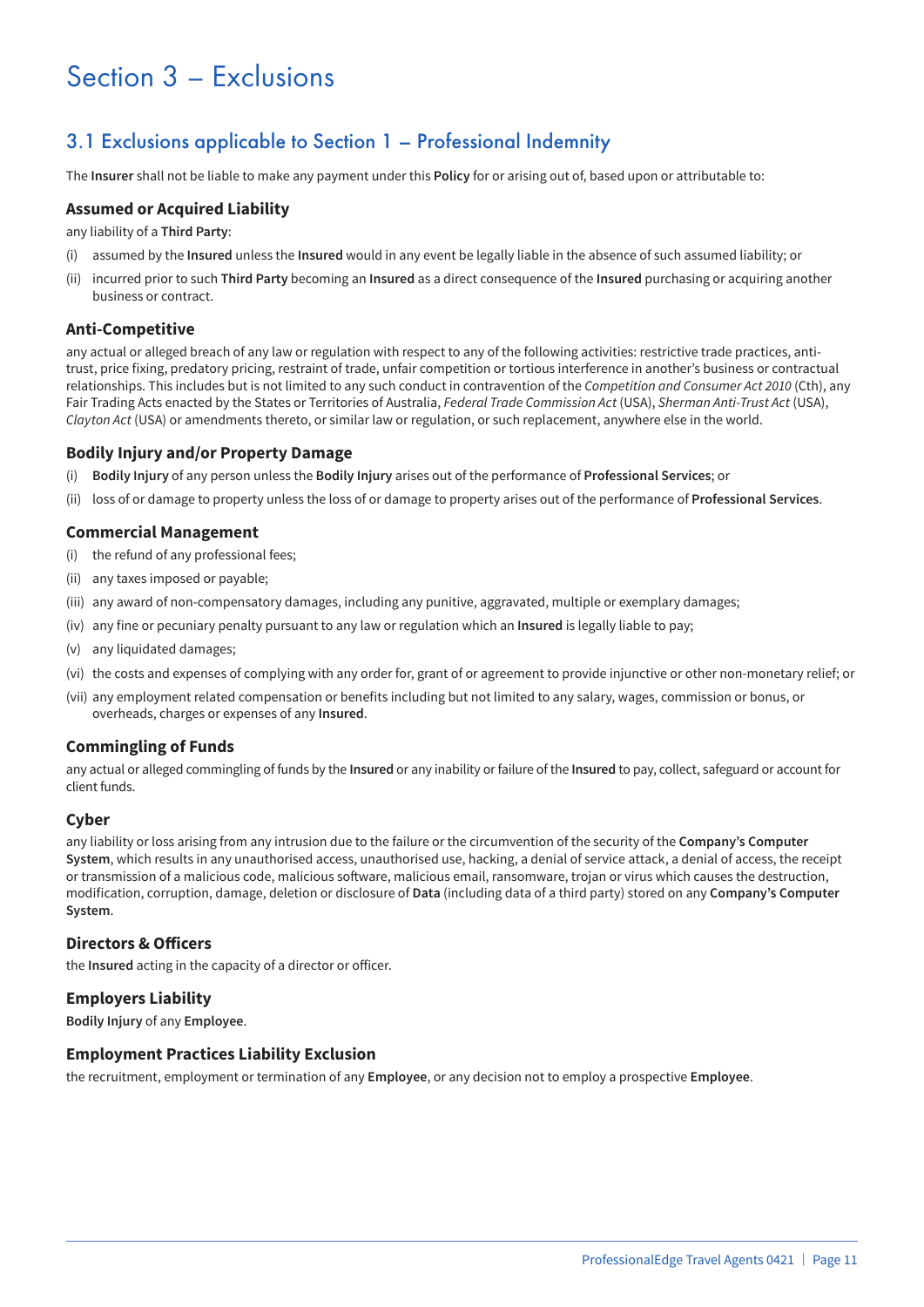#### **Excluded Activities and Advice**

any liability to pay compensation for the actual or alleged rendering of or failure to render any:

- (i) legal advice;
- (ii) financial, insurance or investment advice;
- (iii) valuation; or
- (iv) medical advice, service or treatment.

#### **Failure to Maintain Insurance**

any actual or alleged failure to effect or maintain any insurance, reinsurance or bond.

#### **Fraud & Dishonesty**

any **Fraud/Dishonesty** committed by or on behalf of any **Insured** or **Agent**.

This Exclusion will only apply in the event that any of the above is established by final adjudication by a judicial or arbitral tribunal against or any written admission (that has not been withdrawn) by the respective **Insured** or **Agent**.

#### **Insolvency**

the insolvency, administration, liquidation or receivership of any **Insured**.

#### **Intellectual Property/Confidentiality**

any actual or alleged breach of, infringement of or misappropriation, whether intentional or unintentional, of any **Intellectual Property Rights**.

#### **Limitation of Liability**

an **Insured** having entered into a written contract with any other party which excludes or limits the liability of such parties, including but not limited to any contract entered into as a result of a dispute which the **Insured** is or was a party to.

#### **Motor Vehicles/Aircraft/Watercraft**

any ownership, use, operation, or maintenance of any motor vehicle, aircraft, or watercraft of any kind.

#### **Owners and Occupiers Liability**

the ownership, management, occupation or control of real property by or on behalf of any **Insured**.

#### **Pollutants**

- (i) the actual, alleged or threatened presence, discharge, dispersal, release, migration or escape of **Pollutants**; or
- (ii) any direction, request or effort to:
	- (a) test for, monitor, clean up, remove, contain, treat, detoxify or neutralise **Pollutants**; or
	- (b) respond to or assess the effects of **Pollutants**.

#### **Prior Claims and Circumstances**

- (i) any **Claim** made prior to or pending at the inception of this **Policy**;
- (ii) any circumstance that, as of the inception of this **Policy**, may reasonably have been expected by any **Insured** to give rise to a **Claim**, **Inquiry**, or fine or penalty;
- (iii) any matter disclosed to an **Insurer** or on any proposal form prior to the inception of this **Policy**; or
- (iv) **Direct Financial Loss Discovered** prior to the inception of this **Policy**.

#### **Prohibited Amounts or Matters**

- (i) any amount which the **Insurer** is prohibited from paying by law; or
- (ii) any matter which may be uninsurable under the law governing this **Policy** or the jurisdiction in which a **Claim** is brought.

#### **Workmanship and Product Defects**

- (i) any actual or alleged defect in any product, material or good;
- (ii) the sale, distribution, manufacture, installation, construction, alteration, repair, servicing or treating of any goods or products by or on behalf of any **Insured**; or
- (iii) any actual or alleged faulty or inadequate workmanship.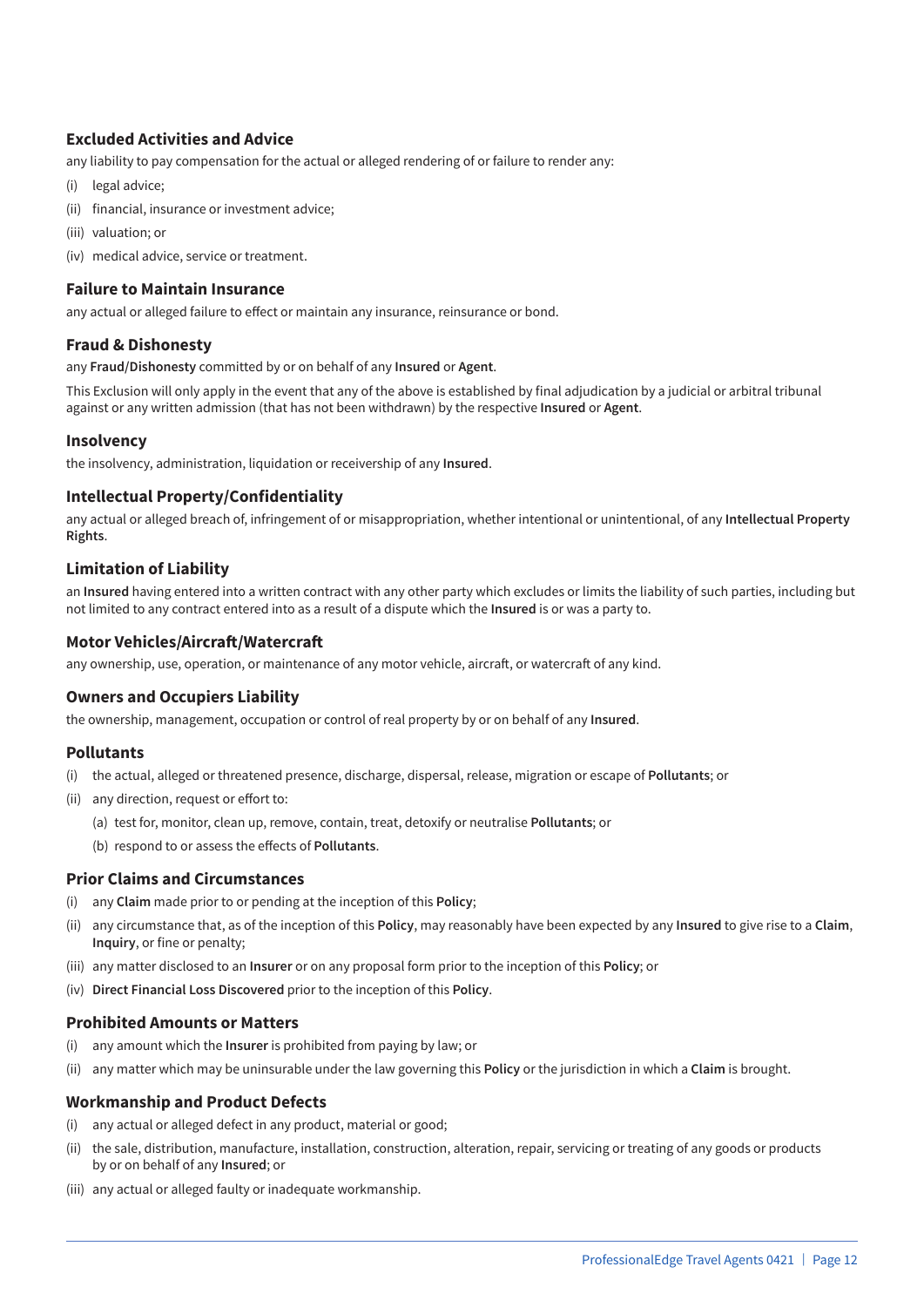#### **Proportionate Liability**

the **Insured** having assumed liability by reason of it having contracted out of **Proportionate Liability Legislation**.

#### **Related Parties**

any **Claim** by or on behalf of:

- (i) any **Insured** against another **Insured**, other than a **Claim** for contribution or indemnity which results directly from another **Claim** which would be covered under this **Policy** if made directly against another **Insured**;
- (ii) any **Family**, whether on their own behalf or a trustee of a trust;
- (iii) any **Organisation**; or
- (iv) any **Trust**.

#### **Retroactive Date**

any act, error or omission occurring, or **Professional Services** performed, prior to the **Retroactive Date**.

#### **Third Party Indemnities**

any indemnity, hold harmless or similar term of a contract provided by the **Insured** which is for the benefit of any natural person, company or other entity who is not a party contracting with the **Insured**.

#### **USA and Canada**

(i) any **Professional Services** conducted in; or

(ii) the enforcement of any judgment obtained in,

the United States of America, Canada or any of their territories or possessions.

The **Insurer** shall not be liable to make any payment under the "*General Distributor*" Extension for or arising out of:

#### **Advice**

the **Insured** providing advice in respect of general insurance products.

#### **Commissions**

The failure of any **Insured** to give written disclosure of any commission, fees or other benefits received, in connection with the provision of **Professional Services** in the capacity of a general insurance product distributor.

#### *Fidelity Optional Extension Exclusions*

For the Optional Extension only, this **Policy** shall not cover:

#### **Confidential Information**

any **Direct Financial Loss** arising out of, based upon, attributable to or in any way connected with the accessing and dissemination of, any confidential information including, but not limited to, trade secrets, computer programs, customer information, patents, trademarks, copyrights or processing methods.

#### **Consequential Loss**

any indirect or consequential loss of any nature, including but not limited to any loss of income such as interest and dividends not realised by the **Policyholder** or any **Subsidiary** or any other person or organisation, resulting from a **Direct Financial Loss** which is covered under this **Policy**.

#### **Director/Principal/Partner Dishonesty**

any **Direct Financial Loss** arising out of, based upon, attributable to or in any way connected with any fraudulent or dishonest activities involving collusion or complicity of a partner, principal or director of the **Policyholder** or any **Subsidiary**.

#### **Dual Controls**

any **Direct Financial Loss** or make any payment in connection with any **Dishonest Acts** arising out of, based upon or attributable to the **Insured's** failing to ensure that at least one principal, partner or director and one authorised signatory sign any cheques or funds transfer instructions.

#### **Extortion or Kidnap & Ransom**

any **Direct Financial Loss** arising out of, based upon, attributable to or in any way with connected with any extortion or kidnap and ransom.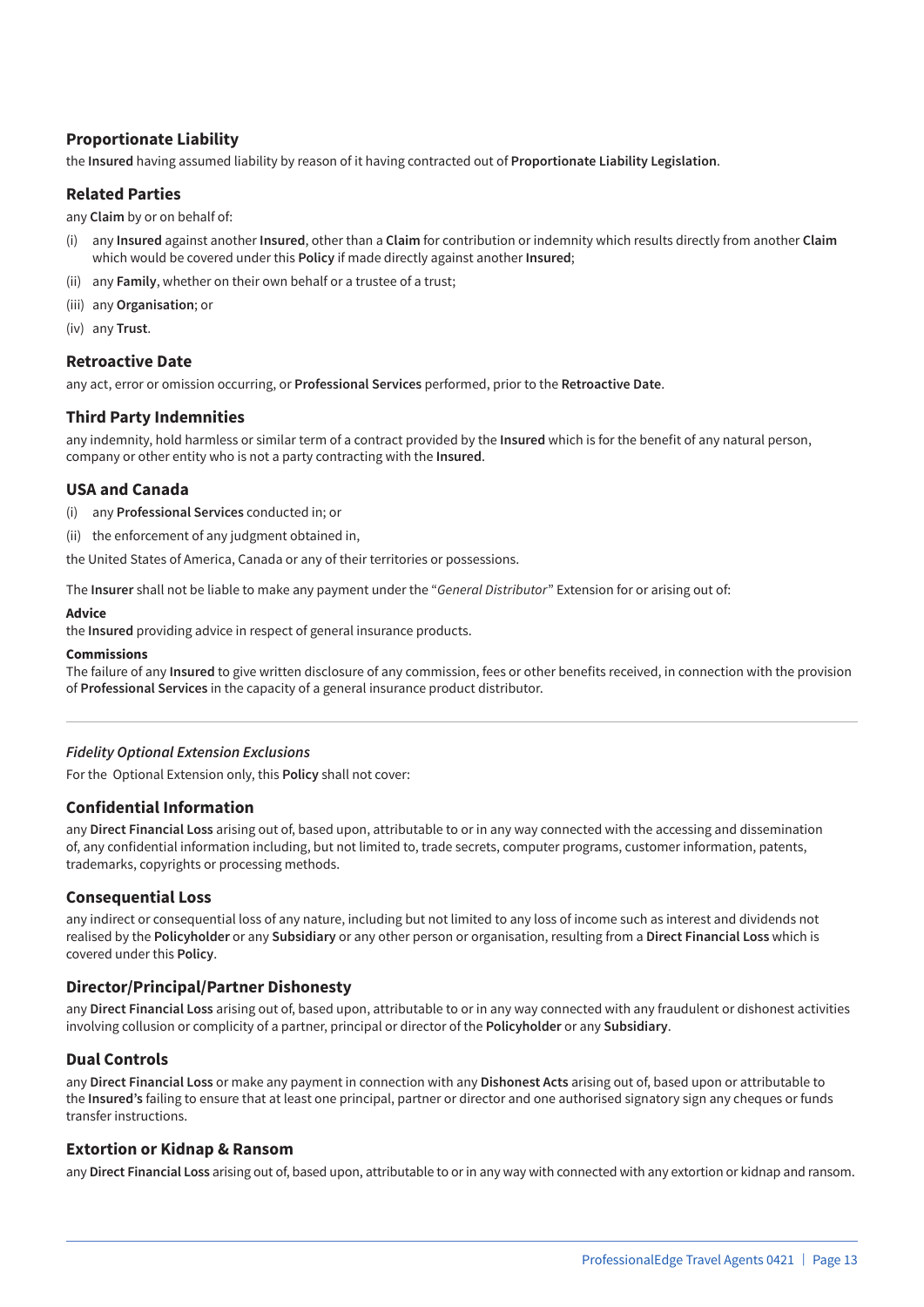#### **Loss Establishment Costs**

any fees, costs or other expenses incurred by the **Insured** in establishing the existence or amount of any **Direct Financial Loss** covered under this **Policy**.

#### **Loss Sustained After Knowledge**

any **Direct Financial Loss** arising out of, based upon, attributable to or in any way connected with any **Employee** from the time the **Policyholder's**, or a **Subsidiary's** partners, principals, directors, officers, departmental seniors, senior managers or equivalent (who are not in collusion with such **Employee** for the purpose of committing a **Dishonest Act**) had actual knowledge that the **Employee** had committed or was suspected of having committed a **Dishonest Act**.

#### **Profit & Loss or Inventory Computation**

any **Direct Financial Loss** the proof of which is dependent solely upon:

- (i) a profit and loss computation; or
- (ii) a comparison of inventory records with an actual physical count.

If, however, an **Employee** is identified as having caused or is suspected of having caused a **Direct Financial Loss**, then inventory records and actual physical count of inventory can be submitted as partial evidence in support of proof of the **Direct Financial Loss** as required by the *"Notification of Claims, Occurrences and Direct Financial Losses"* Condition.

## 3.2 Exclusions applicable to Section 2 – Public Liability

The **Insurer** shall not be liable to make any payment under this **Policy** arising out of, based upon or attributable to:

#### **Advertising Liability**

any liability to pay compensation for **Advertising Liability**.

#### **Aircraft/Watercraft**

any liability to pay compensation for **Personal Injury** or **Property Damage** arising from the ownership, possession or use or legal control by the **Insured** of:

- (i) any **Aircraft**; or
- (ii) any **Watercraft**.

#### **Aircraft Products**

any liability arising out of the selling, leasing, hiring or manufacture and/or supply of parts and/or products that are used with the **Insured's** knowledge in any **Aircraft** or any aerial device.

#### **Commercial Management**

- (i) taxes payable by the **Insured**;
- (ii) restitutionary relief;
- (iii) the costs and expenses of complying with any order for, grant of or agreement to provide injunctive or other non-monetary relief;
- (iv) employment related compensation or benefits, including but not limited to any salary, wages, commission or bonus, overhead, charges or expenses of any **Insured**; or
- (v) any matters which may be deemed uninsurable under the law governing this **Policy** or the jurisdiction in which a **Claim** is brought or the **Occurrence** occurs.

#### **Damage to Insured Products**

any liability to pay compensation for:

- (i) physical injury to or destruction or loss of the **Insured Products** or any part of those products arising out of them or any part of them; or
- (ii) loss of use of any tangible property caused by physical injury to or destruction or loss of the **Insured Products** or any part of those **Insured Products** arising out of them or any part of them.

#### **Electronic Data**

any liability to pay compensation for **Personal Injury** or **Property Damage** arising directly or indirectly out of, or in any way involving the **Insured's Internet Operations.**

This exclusion does not apply to **Personal Injury** or **Property Damage** arising out of any material which is already in print by the manufacturer in support of its product, including but not limited to product use and safety instructions or warnings, and which is also reproduced on its site.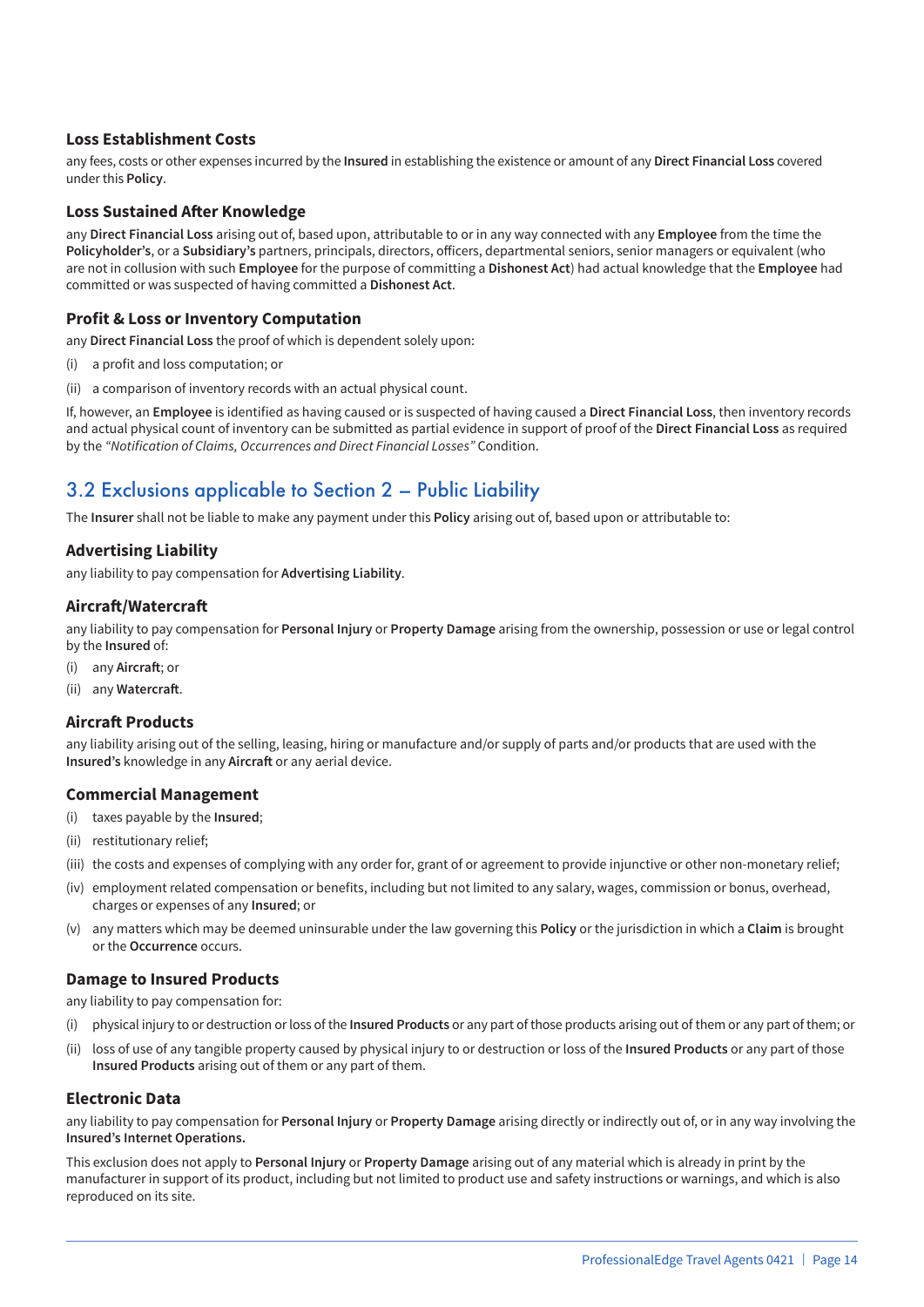#### **Employers Liability**

- (i) any liability for **Personal Injury** to any **Employee** in the **Insured's** service, or through the breach of any duty owed to that **Employee,** where the **Insured** is indemnified or entitled to be indemnified (either in whole or in part) in respect for claims for **Damages** under a policy of insurance (which expression includes arrangements made by the **Insured** to provide accident insurance for the **Insured's** workers under a licence to self insure) arranged (whether required by law or not) in accordance with any workers' compensation legislation or accident compensation legislation;
- (ii) any liability for **Personal Injury** to any **Employee** arising out of, or sustained in the course of, the employment of such person in the **Insured**'s service in Western Australia, other than a person of whom the **Insured** is deemed to be an employer by reason only of Section 175 of the Workers' Compensation and Rehabilitation Act 1981 (WA);
- (iii) any liability for mental anguish suffered by any **Employee** of the **Insured**;
- (iv) any liability for **Personal Injury** arising out of the harassment, libel, slander, defamation or humiliation of, or discrimination against, any **Employee**;
- (v) any liability of a type in respect of which indemnity previously would have been provided under a policy of insurance arranged in accordance with any workers' compensation legislation or accident compensation legislation, but in respect of which indemnity has been withdrawn or reduced as a consequence of a change to the scope, terms, provisions, or requirements of such legislation made after the commencement of the current **Policy Period**; or
- (vi) any other liability imposed by the provisions of any workers compensation legislation or accident compensation legislation or industrial award, agreement or determination.

This exclusion does not apply to the liability of others assumed by the **Insured** under a written contract where the contractual liability has been notified and specifically accepted by the **Insurer**.

#### **Faulty Workmanship**

any liability for the cost of performing, completing, correcting or improving any work done or undertaken by the **Insured**.

#### **Financial Loss**

any liability for financial loss, unless such loss is as the sole and direct result of **Personal Injury**, or **Property Damage** for which cover is provided under Section 2 – Public Liability of this **Policy**.

#### **Fines and Penalties**

any liability for fines, penalties, liquidated damages, punitive damages, exemplary damages, or aggravated damages, or any additional damages arising from the multiplication of compensatory damages.

#### **Libel and Slander**

any liability to pay compensation arising out of the publication or utterance of a libel or slander:

- (i) made prior to the **Policy Period**; or
- (ii) made at the direction of the **Insured** with the knowledge of the falsity thereof; or
- (iii) related to advertising, publishing or printing, broadcasting or telecasting activities conducted by or on behalf of the **Insured**.

#### **Motor Liability**

any liability to pay compensation for **Personal Injury** or **Property Damage** arising out of the ownership, possession or use under the control of the **Insured** of any **Motor Vehicle**:

- (i) which is registered or which is required under any legislation to be registered; or
- (ii) in respect of which compulsory liability or statutory indemnity is required by virtue of any legislation (whether or not that insurance is effected),

provided that exclusions (i) and (ii) above do not apply to **Personal Injury** where:

- (a) that compulsory liability insurance or statutory indemnity does not provide indemnity;
- (b) the reasons or reasons why that compulsory liability or statutory indemnity does not provide indemnity does not involve a breach by the **Insured** of legislation relating to **Motor Vehicles**; and
- (c) **Motor Vehicles** whilst being operated or used by the **Insured** as a **Tool of Trade**.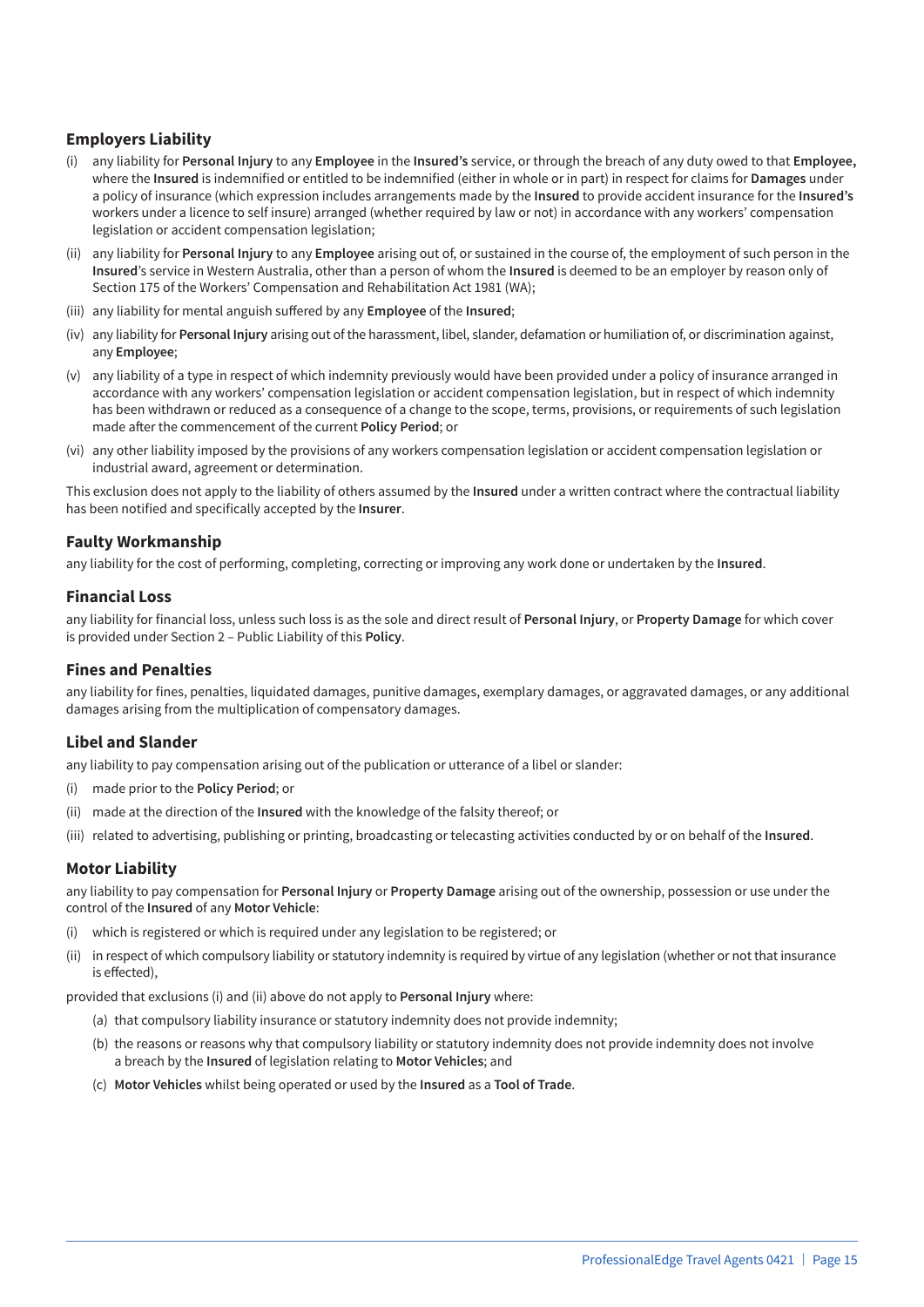#### **Pollution**

- (i) any liability to pay compensation for **Personal Injury** or **Property Damage** caused by or arising directly or indirectly out of the actual, alleged or threatened discharge, dispersal, release or escape of smoke, vapours, soot, fumes, acids, alkalis, toxic chemicals, liquids or gases, waste materials or other irritants, contaminants or pollutants into or upon any property, land, the atmosphere or any watercourse or body of water (including groundwater) but this exclusion does not apply if the actual discharge, dispersal, release or escape:
	- (a) is neither reasonably expected nor intended by the **Insured**; and
	- (b) is the consequence of a sudden and instantaneous cause which takes place at a clearly identifiable point in time during the **Policy Period**;
- (ii) any liability for any costs or expenses incurred in the preventing, removing, nullifying, or cleaning up any discharge, dispersal, release or escape as described in (i) above, unless such costs or expenses are consequent upon an unexpected, unintended sudden and instantaneous cause which takes place at a clearly identifiable point in time during the **Policy Period** and results in **Personal Injury** or **Property Damage** and is not otherwise excluded by this **Policy**; or
- (iii) the actual alleged or threatened discharge, dispersal, release or escape of smoke, vapours, soot, fumes, acids, alkalis, toxic chemicals, liquids or gases, waste materials or other irritants, contaminants or pollutants in the United States of America (USA) or Canada or in any country to which the laws of the USA or Canada apply.

#### **Product Recall and Repair**

any liability to pay compensation for damages claimed for the withdrawal, inspection, repair, replacement or loss of use of **Insured Products**.

#### **Professional Liability**

any liability to pay compensation for the rendering of or failure to render professional advice, design, service or specification; merger or acquisition advice; legal, financial, insurance or investment advice; corporate advisory; or valuations by the **Insured** or error or omission connected therewith other than rendering or failure to render professional medical advice by an **Employee** employed to provide medical advice, first aid and other medical services on the **Insured's** premises.

#### **Property Damage**

any liability to pay compensation for **Property Damage** in respect of property owned by or leased or rented by the **Insured** or in the **Insured's** physical or legal control other than:

- (i) **Employees** and/or guests and/or visitors' personal property;
- (ii) premises (including contents, fixtures and fittings) leased or rented by the **Insured** for the purpose of the business;
- (iii) premises (including contents, fixtures and fittings) temporarily occupied by the **Insured** for the purposes of carrying out work in connection with the business;
- (iv) **Motor Vehicles** (not belonging to or used by or on behalf of the **Insured**) in the physical or legal control of the **Insured** where such **Property Damage** occurs whilst any such **Motor Vehicles** is in a car park owned or operated by the **Insured** provided that the **Insured** does not operate the car park for reward; and
- (v) any property temporarily in the **Insured's** physical or legal control provided no indemnity is granted for damage to that part of any property upon which the **Insured** is or has been working on and the **Insurer's** liability under this clause does not exceed \$100,000 for any one **Occurrence**.

Notwithstanding (i) to (v) above, no cover is provided under this **Policy** in respect to liability assumed by the **Insured** under any contract or agreement which requires the **Insured** to effect material damage insurance on premises, property or goods which the **Insured** does not own.

#### **Silica**

any liability directly or indirectly caused by or alleged to be caused by or contributed to, in whole or in part, by or arising out of the presence, ingestion, inhalation or absorption of or exposure to silica products, silica fibers, silica dust or silica in any form, or to any obligation of the **Insured** to indemnify any party because of **Personal Injury** or **Property Damage** arising out of the presence, ingestion, inhalation or absorption of or exposure to silica products, silica fibers, silica dust or silica in any form.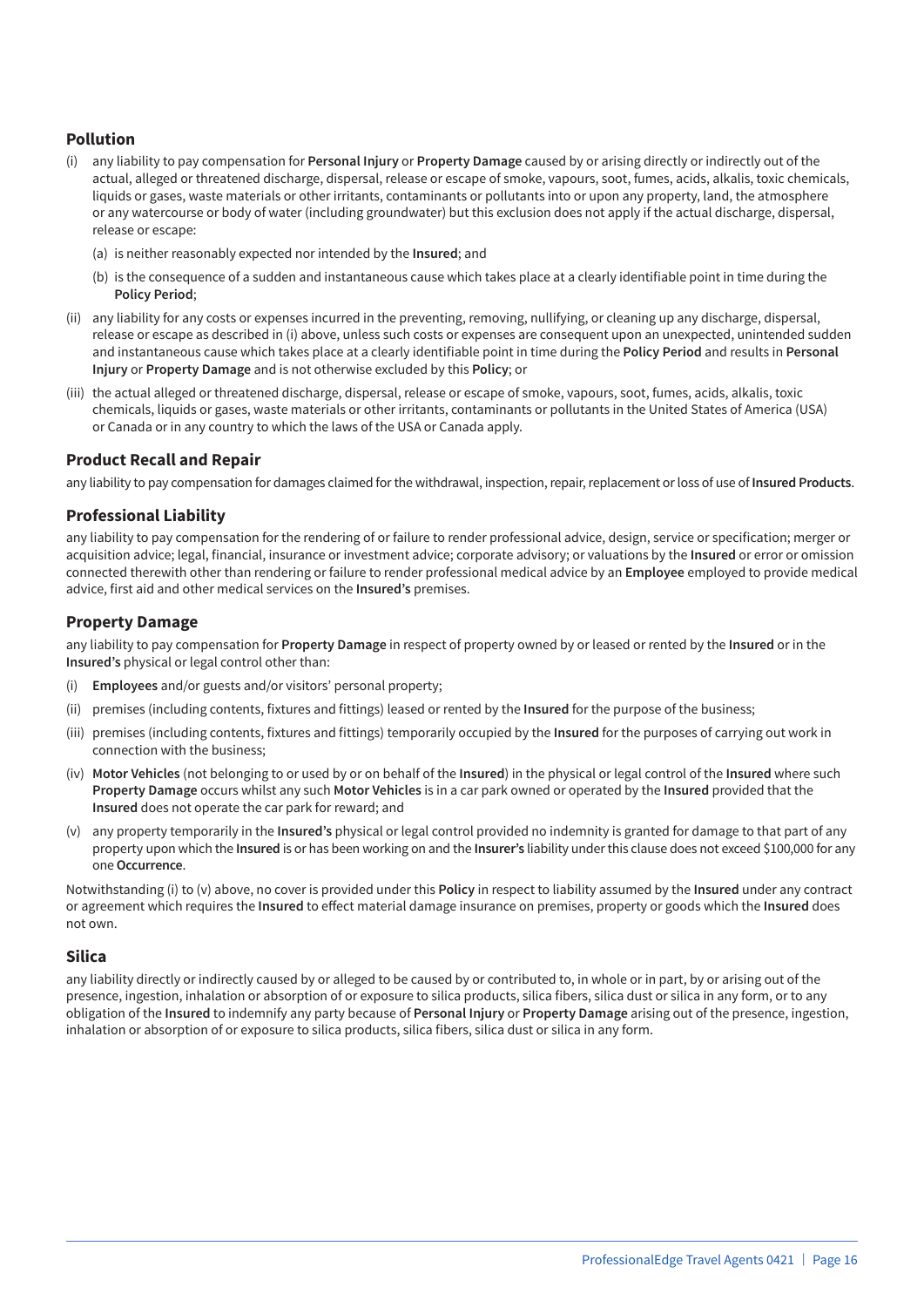### 3.3 Exclusions applicable to Section 1 – Professional Indemnity and Section 2 – Public Liability

The **Insurer** shall not be liable to make any payment under this **Policy** for or arising out of, based upon or attributable to:

#### **Intentional Acts**

any deliberate, intentional, reckless or wilful conduct.

#### **Misdeeds**

any act which a court, official tribunal or arbitrator finds, or which an **Insured** admits, to be a criminal, dishonest or fraudulent act; and in such event, the **Insurer** shall be reimbursed for all loss paid in connection with such **Claim** or **Occurrence**; provided, however, that this exclusion shall not apply to the *"Fraud/Dishonesty"* Standard Extension or the *"Fidelity"* Optional Extension.

#### **Nuclear and Radioactive Contamination**

- (i) any ionizing radiations or contamination by radioactivity from any nuclear fuel or from any nuclear waste from the combustion of nuclear fuel; or
- (ii) the radioactive, toxic, explosive or hazardous properties of any nuclear assembly or nuclear component thereof.
- For the purpose of this exclusion combustion shall include any self-sustaining process of nuclear fission.

#### **Patents/Trade Secrets**

any breach of any license concerning infringement of or misappropriation of patents or **Trade Secrets**.

#### **Trade Debts**

- (i) any trading debt incurred by an **Insured**; or
- (ii) any guarantee given by an **Insured** for a debt.

#### **War/Terrorism**

arising out of, based upon or attributable to any war (declared or otherwise), terrorism, warlike, military, terrorist or guerrilla activity, sabotage, force of arms, hostilities (declared or undeclared), rebellion, revolution, civil disorder, insurrection, usurped power, confiscation, nationalisation or destruction of or damage to property by or under the order of, any governmental, public or local authority or any other political or terrorist organisation.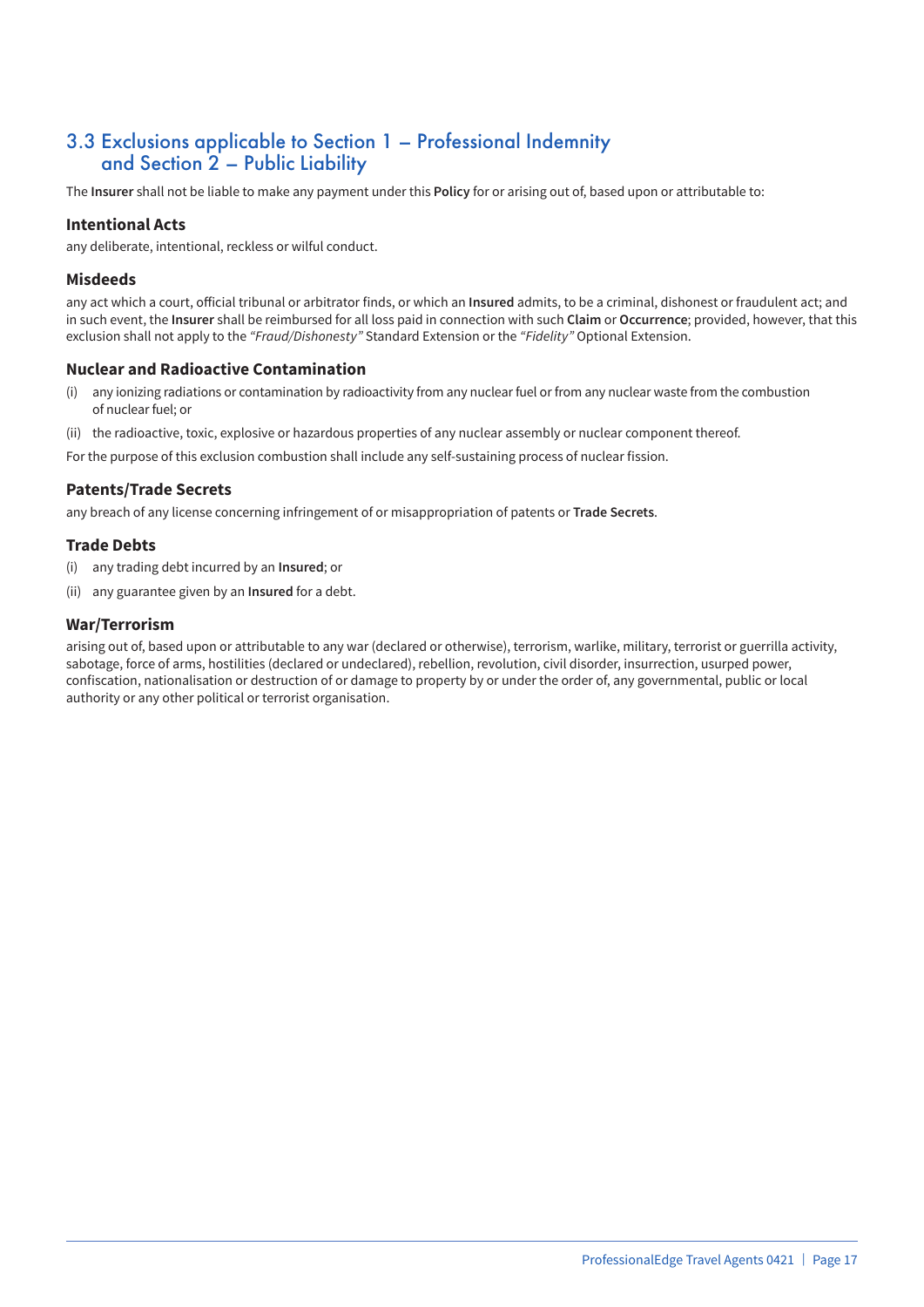## Section 4 – Claims Conditions

#### **Insurer's Response**

The **Insurer** shall:

- (i) acknowledge receipt of any correspondence under the '*Claims Conditions Notification of Claims, Occurrences and Direct Financial Losses'* within two (2) business days; and
- (ii) request any further material it reasonably requires to make its coverage determination within a reasonable time after receipt of the correspondence; and
- (iii) promptly advise the **Insured** of any additional investigation or material it reasonably requires; and
- (iv) within a reasonable time after receipt of all further material referred to in (ii) and (iii); and at the request of the **Insured**, the **Insurer** shall confirm their preparedness to advance any costs and expenses payable under this **Policy** as provided in (vi) below, except to the extent that indemnity has been denied; and
- (v) confirm the assumption of the defence of a **Claim** to the **Insured** in writing within a reasonable time as outlined under *'Defence & Settlement – Defence/Settlement'*; and
- (vi) advance all **Defence Costs** and payment of all other costs and expenses payable under this **Policy**, within a reasonable time after sufficiently detailed invoices for those costs are received and accepted for payment by the **Insurer**.

The timelines herein are premised upon the **Insured** providing notification within ten (10) business days in accordance with *'Claims Conditions – Notification of Claims, Occurrences and Direct Financial Losses'* so as to allow the **Insurer** to participate fully as outlined in *'Defence & Settlement – Defence/Settlement.'* The **Insured** may agree to extend these timelines at the request of the **Insurer**, and such agreement is not to be unreasonably withheld.

#### **Notification of Claims, Occurrences and Direct Financial Losses**

The **Insured** shall, as a condition precedent to the obligations of the **Insurer** under this **Policy**, give written notice to the **Insurer** as soon as practicable and during the **Policy Period** of any:

- (i) **Occurrence**, claim, writ, summons, impending proceedings, impending prosecution or inquest;
- (ii) **Claim** first made against the **Insured**;
- (iii) **Direct Financial Loss**; or
- (iv) matter under an extension.

All notifications must be in writing and reference the Policy Number, and addressed as required in the *"Claims Notice"* Item on the Schedule.

If the **Insured** notifies a **Direct Financial Loss** to the **Insurer**, the **Insured** must also, as soon as practicable, provide the **Insurer** with:

- (i) affirmative proof of the **Direct Financial Loss**; and
- (ii) all requested information and documents and co-operation in all matters pertaining to the **Direct Financial Loss**.

#### **Other Insurance**

This **Policy** shall always apply excess over any other insurance ("Other Insurance") that the **Insured** has a right to recover from and which is specified in the Other Insurance List in the Schedule to this **Policy**. This includes the renewal or replacement of such "Other Insurance" during the **Policy Period**.

The **Policyholder** shall notify the **Insurer** of any changes to "Other Insurance" in place. The **Policyholder** agrees to notify the **Insurer** of "Other Insurance" within 14 days of inception of the **Policy** or of any amendments to existing "Other Insurance" at its earliest convenience.

#### **Related Claims**

If notice of a **Claim** or loss insured by this **Policy** is given to the **Insurer** pursuant to the terms and conditions of this **Policy**, then:

- (i) any subsequent **Claim** or loss insured by this **Policy** alleging, arising out of, based upon or attributable to the facts alleged in that previously notified **Claim** or loss insured by this **Policy**; and
- (ii) any subsequent **Claim** or loss insured by this **Policy** which is the same as or related to any act or omission alleged in that previously notified **Claim** or loss insured by this **Policy**,

shall be considered made against the **Insured** and reported to the **Insurer** at the time notice was first given.

- Any **Claim**, **Claims** or losses insured by this **Policy** arising out of, based upon or attributable to:
- (i) the same cause; or
- (ii) a single act or omission; or
- (iii) a series of continuous, repeated or related acts or omissions,

shall be considered a single **Claim** or loss for the purposes of this **Policy**.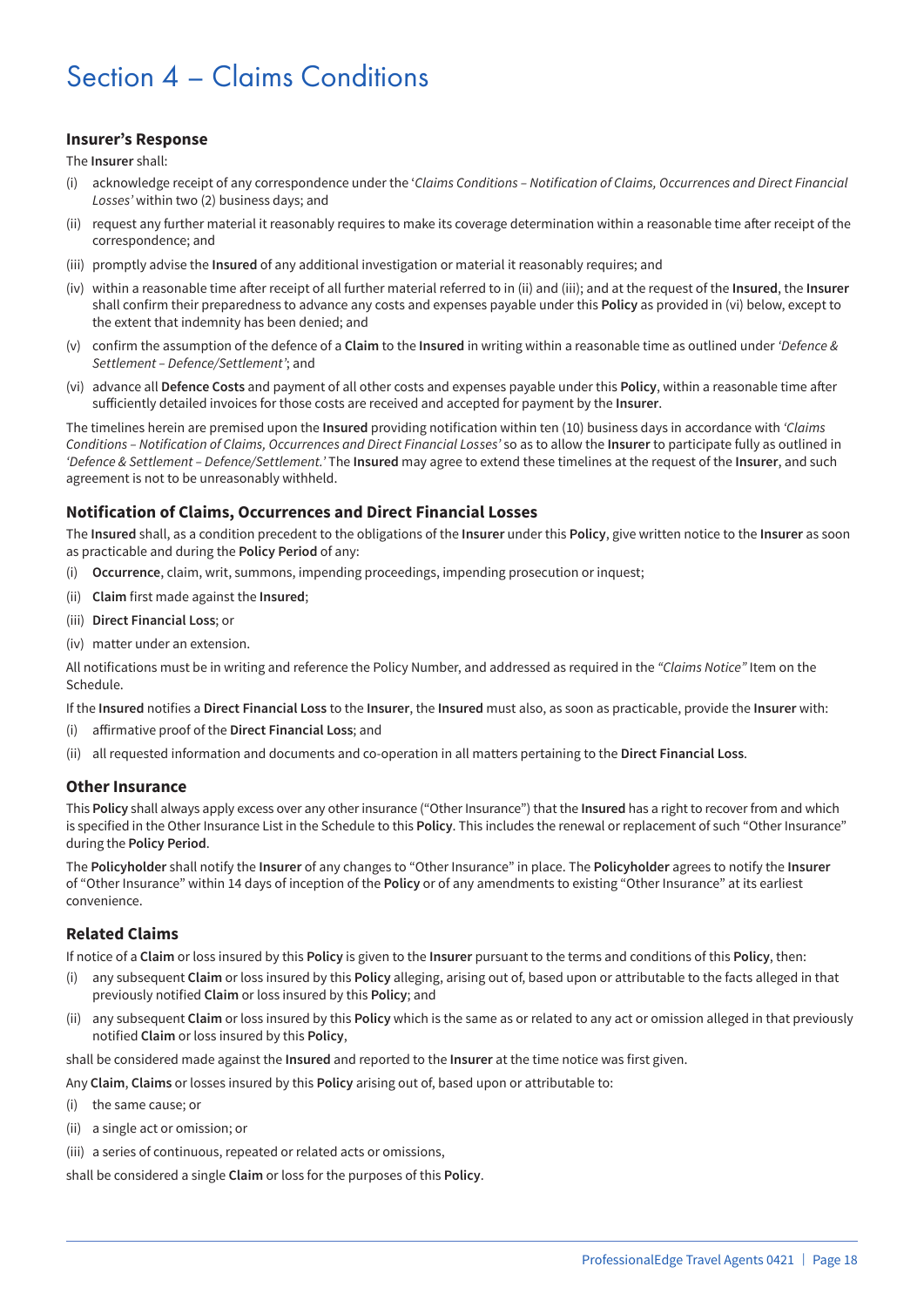#### **Related Dishonest Acts**

Any **Direct Financial Loss** resulting from a series of continuous, repeated or related **Dishonest Acts** shall be considered a single **Direct Financial Loss**.

#### **Related Occurrences**

All **Personal Injury** and **Property Damage** arising out of continuous or repeated exposure to substantially the same general conditions will be construed as arising out of one single **Occurrence** for the purposes of Section 2 – Public Liability of this **Policy**.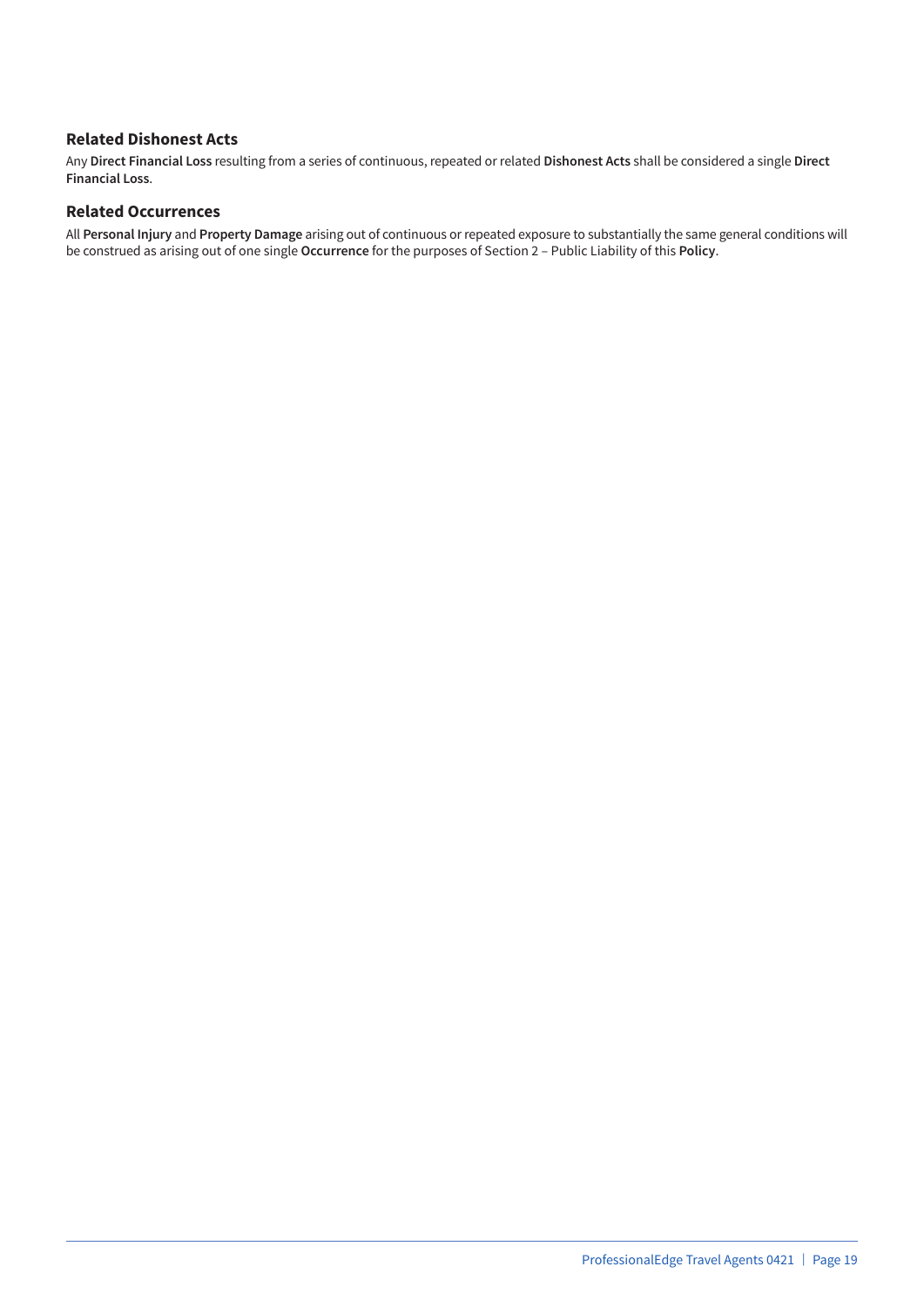## Section 5 – Defence & Settlement

#### **Allocation**

Where any **Claim** or **Occurrence** which arises from both covered matters and matters not covered by this **Policy**, the **Insurer's** liability under this **Policy** is limited to the proportion of the **Claim** or loss arising from an **Occurrence** which represents a fair and equitable allocation between each **Insured** and the **Insurer**, taking into account the relative legal and financial exposures attributable to covered matters and matters not covered under this **Policy**.

#### **Allocation Disputes**

If the parties are unable to agree on the fair and equitable allocation between covered matters and not covered matters, then this is to be referred for determination by an independent **Senior Lawyer**. The **Senior Lawyer** is to determine the fair and equitable allocation as an expert, not as an arbitrator.

The **Policyholder** (or its designee) and the **Insurer** may make submissions to the **Senior Lawyer**. The **Senior Lawyer** is to take account of the parties' submissions, but the **Senior Lawyer** is not to be fettered by such submissions and is to determine the fair and equitable allocation in accordance with his or her own judgment and opinion. The **Senior Lawyer's** determination shall be final and binding. The costs of the **Senior Lawyer's** determination are to be borne by the **Insurer**.

For so long as the amounts to be paid under the **Policy** remains un-agreed and undetermined, the **Insurer** shall pay the proportion which it considers represents a fair and equitable allocation. The fair and equitable allocation finally agreed or determined shall be applied retrospectively to any amounts incurred prior to agreement or determination.

#### **Cooperation**

The **Insured** will at their own cost:

- (i) render all reasonable assistance to the **Insurer** and co-operate in the defence of any **Claim** or any other claim, writ, summons, impending proceedings, impending prosecution or inquest arising directly from an **Occurrence** and the assertion of indemnification and contribution rights;
- (ii) use due diligence and do and concur in doing all things reasonably practicable to avoid or diminish any **Claim** under this **Policy** or any other claim, writ, summons, impending proceedings, impending prosecution or inquest arising directly from an **Occurrence**;
- (iii) give such information and assistance to the **Insurer** as the **Insurer** may reasonably require to enable it to investigate any **Claim** or any other claim, writ, summons, impending proceedings, impending prosecution or inquest arising directly from an **Occurrence** or determine the **Insurer's** liability under this **Policy**;
- (iv) use its best endeavours to preserve any property, products, appliances, plant or other things which might prove necessary or useful by way of evidence in connection with any **Claim** or any other claim, writ, summons, impending proceedings, impending prosecution or inquest and, so far as may be reasonably practicable, no alteration or repair shall be effected without the **Insurer's** consent until the **Insurer** has had the opportunity of inspection; and
- (v) take all reasonable steps to prevent other **Personal Injury** or **Property Damage** arising out of the same or similar conditions.

#### **Defence/Settlement**

The **Insurer** does not assume any duty to defend, and the **Insured** shall defend and contest any **Claim**, or any other claim, writ, summons, impending proceedings, impending prosecution or inquest arising directly from an **Occurrence**, made against them unless the **Insurer**, in its sole and absolute discretion, elects in writing to take over and conduct the defence and settlement of any **Claim** or any other claim, writ, summons, impending proceedings, impending prosecution or inquest arising directly from an **Occurrence**. If the **Insurer** does not so elect, it shall be entitled, but not required, to participate fully in such defence and the negotiation of any settlement that involves or appears reasonably likely to involve the **Insurer**. The **Insurer** has the right at any time after notification of a **Claim**, or any other claim, writ, summons, impending proceedings, impending prosecution or inquest arising directly from an **Occurrence**, to make a payment to the **Insured** of the unpaid balance of the **Limit of Liability**, and upon making such payment, all obligations of the **Insurer** to the **Insured** under this **Policy**, including, if any, those relating to defence, shall cease.

In the event that payment is made under the *"Advanced Defence Costs"* Insurance Cover, and it is determined that such **Insured** is not entitled to such payment under this **Policy**, each **Insured** will repay the **Defence Cost** to the **Insurer** for such amounts paid.

#### **Insurer's Consent**

As a condition precedent to cover under this **Policy**, no **Insured** shall admit or assume any liability, enter into any settlement agreement, consent to any judgment, or incur any **Defence Costs** without the prior written consent of the **Insurer**. Only those settlements, judgments and **Defence Costs** consented to by the **Insurer**, and judgments resulting from **Claims** defended in accordance with this **Policy**, shall be recoverable under this **Policy**.

Notwithstanding anything to the contrary, whenever the **Insurer's** consent is required under this **Policy**, whether as a precondition or otherwise, the **Insurer** will not unreasonably withhold or delay giving such consent.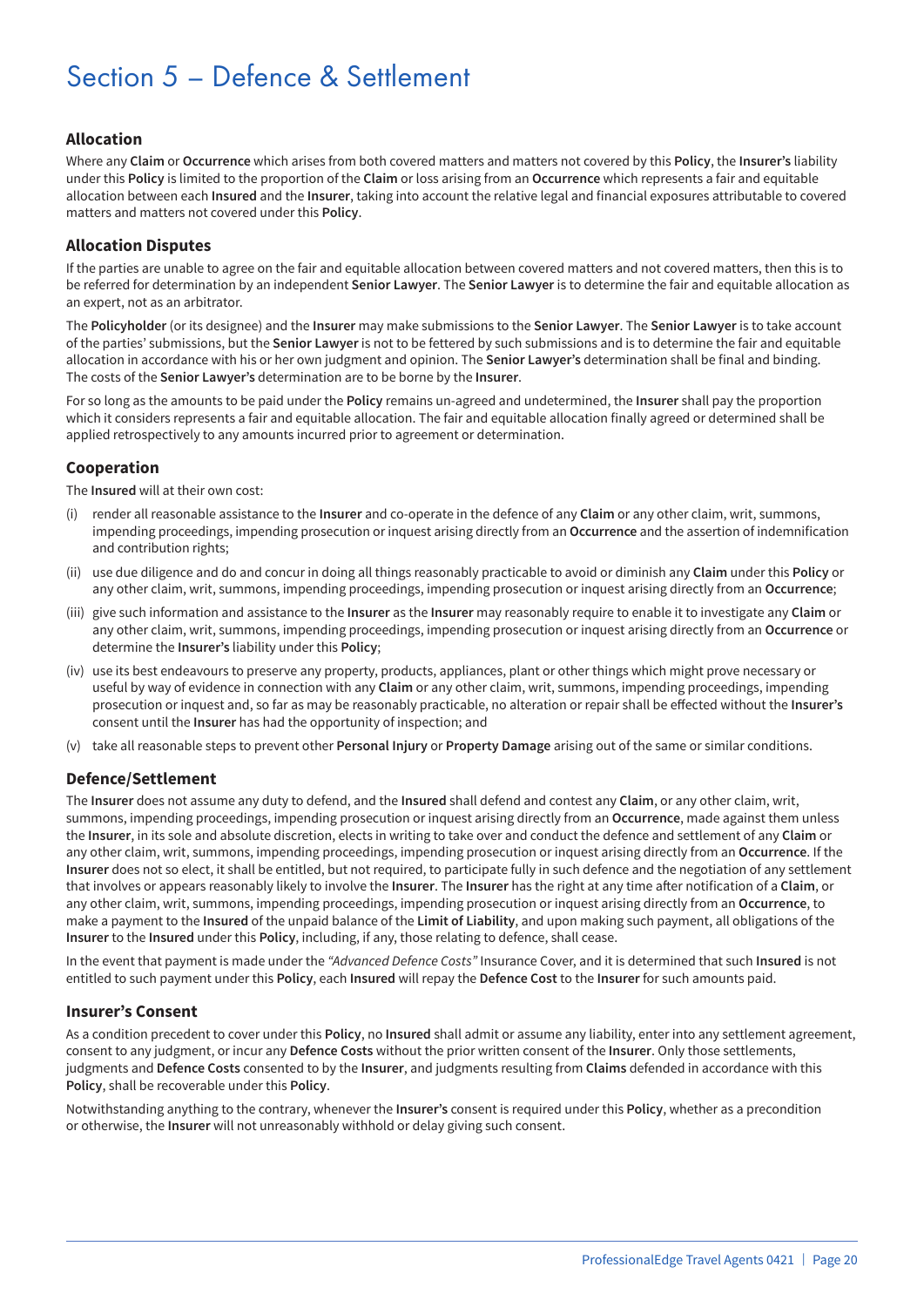#### **Direct Financial Loss Mitigation**

As soon as the **Insured Discovers** a **Direct Financial Loss** involving an identified **Employee**, the **Insured** must immediately take all necessary steps to prevent any additional **Direct Financial Loss** being caused by the same identified **Employee**. Any further **Direct Financial Loss** caused by the same **Employee** after the date of **Discovery** will not be covered by this **Policy**.

#### **Insured's Consent**

The **Insurer** may make any settlement of any **Claim** it deems expedient with respect to any **Insured**, subject to such **Insured's** written consent. If any **Insured** withholds consent to such settlement, the **Insurer's** liability on account of such **Claim** or **Occurrence** shall not exceed the amount for which the **Insurer** could have settled such **Claim** or **Occurrence**, plus **Defence Costs** incurred as of the date such settlement was proposed in writing by the **Insurer**, less coinsurance (if any) and the applicable **Retention**.

#### **Reasonable Care**

The **Insured** shall:

- (i) take all reasonable precautions to:
	- (a) prevent **Personal Injury** or **Property Damage**; and
	- (b) comply and ensure that the **Insured's Employees** and agents comply with all Statutory Obligations, By-Laws or Regulations imposed by any Public Authority in respect thereof for the safety of persons and property.

#### **Cross Liability**

In respect of Section 2 – Public Liability only, where more than one party comprises the **Insured** each of the parties shall be considered as a separate and distinct unit and the word **Insured** shall be considered as applying to each party in the same manner as if a separate policy had been issued to each of the said parties provided that nothing in this clause shall result in the increase of the **Limit of liability** under this **Policy** in respect of any **Occurrence**.

#### **Inspection**

The **Insurer** shall be permitted but not obligated to inspect the **Insured's** property and operations at any time. Neither the **Insurers'** right to make inspections nor the making thereof nor any report thereon shall constitute an undertaking on behalf of or for the benefit of the **Insured** or others, to determine or warrant that such property or operations are safe. The **Insurer** may examine and audit the **Insured's** books and records at any time during the **Policy Period** and extensions thereof and within three (3) years after the final termination of this **Policy**, as far as they relate to the subject matter insured.

#### **Subrogation**

If any payment is to be made under this **Policy** in respect of a **Claim**, **Occurrence** or other claim, writ, summons, impending proceedings, impending prosecution or inquest or other loss insured by this **Policy**, the **Insurer** shall be subrogated to all rights of recovery of the **Insured** whether or not payment has in fact been made and whether or not the **Insured** has been fully compensated for its actual loss. The **Insurer** shall be entitled to pursue and enforce such rights in the name of the **Insured** who, at its own cost, shall provide the **Insurer** with all reasonable assistance and co-operation in doing so, including but not limited to the execution of any necessary instruments and papers. The **Insured** shall do nothing to prejudice these rights. Any amount recovered in excess of the **Insurer's** total payment shall be restored to the **Insured** less the cost to the **Insurer** of such recovery.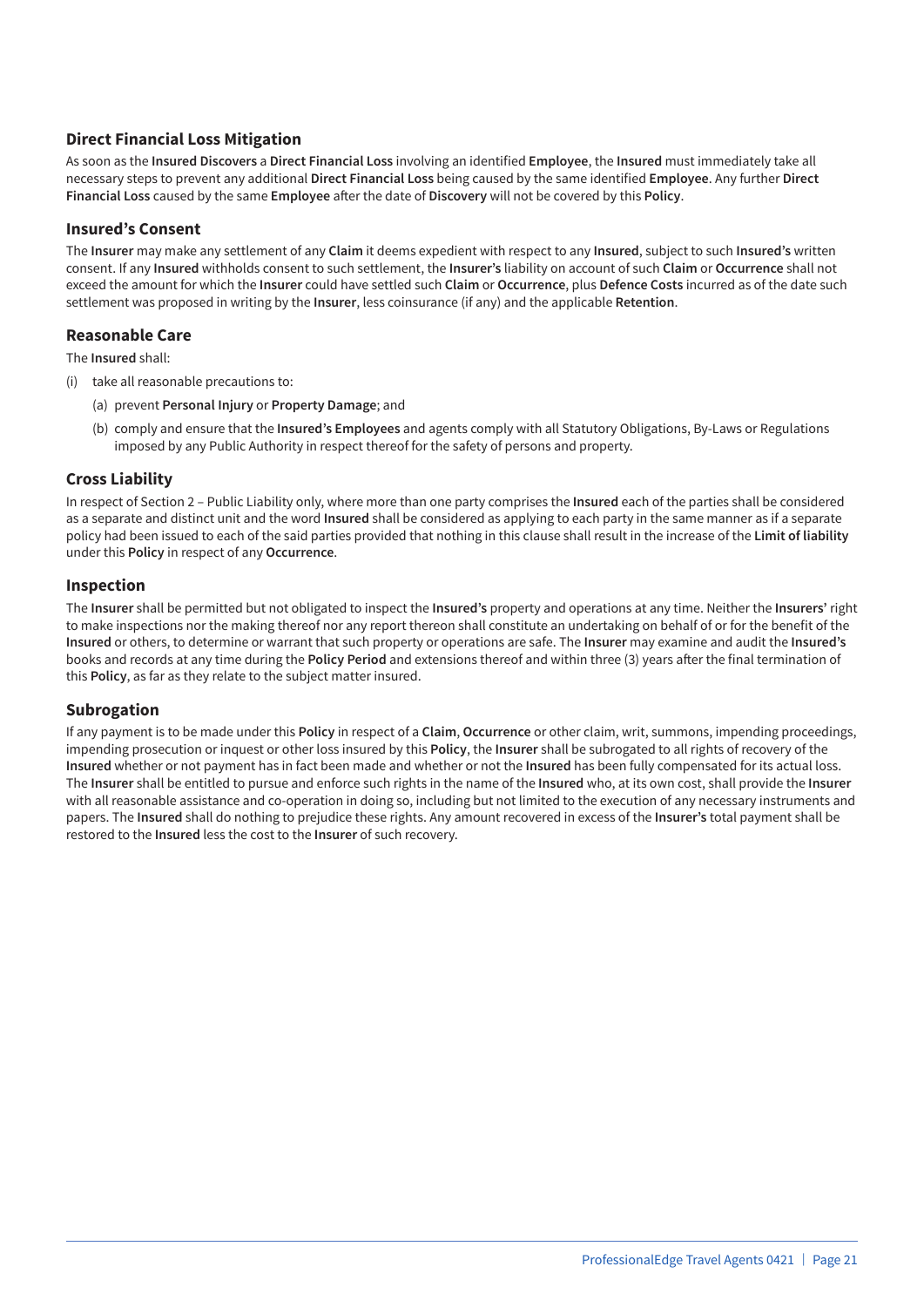## Section 6 – Limit & Retention

## Limit of Liability

#### **Section 1 – Professional Indemnity**

The total amount payable by the **Insurer** for a single **Claim** or loss (as specified in the *"Related Claims"* Condition) or **Direct Financial Loss** (as specified in the *"Related Dishonest Acts"* Condition) shall not exceed the Limit of Liability (any one **Claim**). The total amount payable by the **Insurer** under Section 1 – Professional Indemnity of this **Policy** shall not exceed the **Limit of Liability** (Aggregate).

The **Limit of Liability** is inclusive of **Defence Costs**, except where the amount of a single covered **Claim** exceeds the **Limit of Liability** (any one **Claim**), in which case the **Insurer** will cover **Defence Costs** in addition to the **Limit of Liability** up to the proportion that the **Limit of Liability** (any one **Claim**) bears to the total amount paid to dispose of the **Claim**.

The **Limit of Liability** (any one **Claim**) and the **Limit of Liability** (Aggregate) for the period provided in the *"Extended Reporting Period"* Extension are part of, and not in addition to, the **Limit of Liability** (any one **Claim**) and the **Limit of Liability** (Aggregate) for the **Policy Period**. Each Sublimit of Liability and Extension in Section 1 – Professional Indemnity of this **Policy** is part of the **Limit of Liability** (Aggregate) applicable to Section 1 – Professional Indemnity of this **Policy** and is not payable in addition to such **Limit of Liability** (Aggregate).

#### **Section 2 – Public Liability**

The total amount payable by the **Insurer** for a single **Occurrence** (as specified in the *"Related Occurrences"* Condition) shall not exceed the **Limit of Liability** (any one **Occurrence**).

Except where otherwise stated, the **Insurer** will pay Supplementary Payments in addition to the **Limit of Liability**. In the event that the total **Damages** resulting from a single covered **Occurrence** exceeds the **Limit of Liability** (any one **Occurrence**), then the **Insurer** will cover parts (i) to (v) of the Supplementary Payments in addition to the **Limit of Liability** (any one **Occurrence**) up to the proportion that the **Limit of Liability** (any one **Occurrence**) bears to the total amount paid to dispose of the claim arising from the **Occurrence**.

However, the **Limit of Liability** in respect of **Occurrences** in the United States of America or Canada or any of their territories or possessions will be inclusive of Supplementary Payments.

### General

The inclusion of more than one **Insured** under this **Policy** does not operate to increase the total amount payable by the **Insurer** under any Section of this **Policy**.

### Retention

#### **Section 1 – Professional Indemnity**

The **Insurer** shall only pay for the amount of any **Claim** or other loss insured under Section 1 – Professional Indemnity of this **Policy** which is in excess of the **Retention** applicable to Section 1 – Professional Indemnity of this **Policy**. A single **Retention** shall apply to a single **Claim** or loss (as specified in the *"Related Claims"* Condition) or **Direct Financial Loss** (as specified in the *"Related Dishonest Acts"* Condition). The **Retention** is to be borne by the **Insured** and shall remain uninsured.

For Section 1 – Professional Indemnity of the **Policy** only, the **Retention** is exclusive of **Defence Costs**.

#### **Section 2 – Public Liability**

The **Insurer** shall only pay for any **Damages** and amounts insured under the *"Supplementary Payments"* Insurance Cover which are in excess of the **Retention** applicable to Section 2 – Public Liability of this **Policy**. A single **Retention** shall apply to **Damages** and amounts insured under the *"Supplementary Payments"* Insurance Cover arising from a single **Occurrence** (as specified in the *"Related Occurrences"* Conditions). The **Retention** is to be borne by the **Insured** and shall remain uninsured.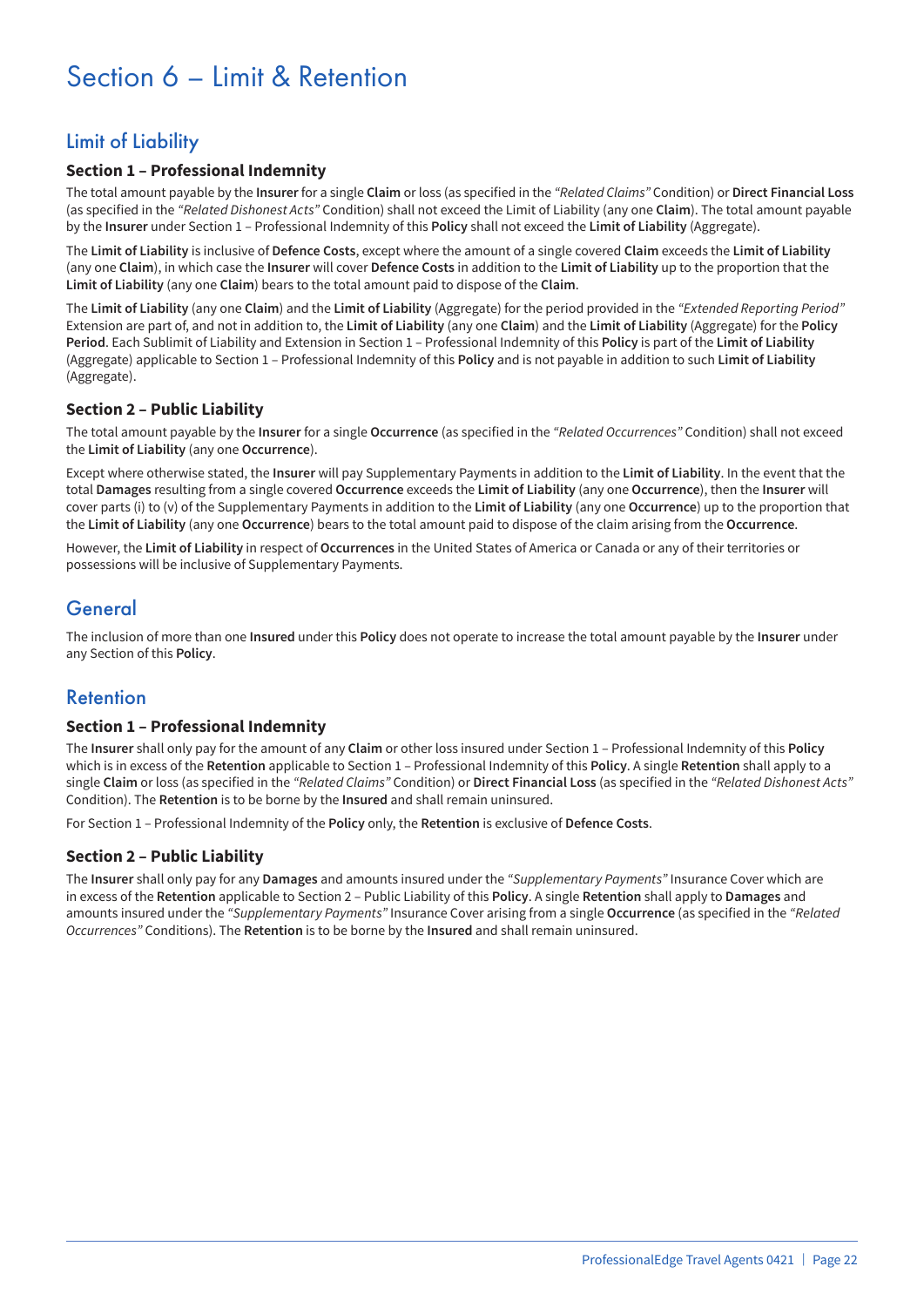## Section 7 – General Provisions

#### **Administration**

The **Policyholder** has acted and shall act on behalf of each and every **Insured** with respect to:

- (i) negotiating terms and conditions of, binding and amending cover;
- (ii) exercising rights of **Insureds**;
- (iii) notices;
- (iv) premiums;
- (v) endorsements;
- (vi) dispute resolution;
- (vii) claims management and consent to defence/settlement; and
- (viii) payments to any **Insured**.

#### **Alteration of Risk**

The **Insured** must provide the **Insurer** with immediate written notice of:

- (i) every change which materially varies any of the facts or circumstances existing at the commencement of this **Policy** that comes to the **Insured's** knowledge, which will also be deemed to include the knowledge of any person whose knowledge would in law be the **Insured's** knowledge; and
- (ii) if the **Insured** does not provide such notification before the happening of a **Claim** or an **Occurrence** giving rise to a claim under this **Policy** then, subject to the *Insurance Contracts Act 1984* (Cth), the **Insurer** may refuse to pay a claim, either in whole or in part.

#### **Assignment**

This **Policy** and any rights under or in respect of it cannot be assigned without the prior written consent of the **Insurer**.

#### **Cancellation**

This **Policy** may be cancelled by the **Policyholder** at any time by providing written notice to the **Insurer**. Where no **Claims**, or, pursuant to section 40(3) of the *Insurance Contracts Act 1984*, circumstances that might give rise to a **Claim**, have been notified to the **Insurer** and no liability is incurred by the **Insurer** to make a payment under the policy arising from such **Claim** or circumstance, the **Policyholder** shall be entitled to a refund of the *pro rata* proportion of the premium for the unexpired **Policy Period**.

This **Policy** may be cancelled by the **Insurer** as prescribed by the *Insurance Contracts Act 1984* (Cth).

#### **Insurance Arranged By Principal**

For Section 2 – Public Liability of this **Policy** only, If the **Insured** enters into an agreement with any other party (who for the purpose of this clause is called the *"Principal"*) pursuant to which the Principal has agreed to provide a policy of insurance which is intended to indemnify the **Insured** for any loss or liability arising out of the performance of the said agreement then the **Insurer** will (subject to the terms and conditions of this **Policy**) only indemnify the **Insured** for loss or liability not covered by the policy of insurance provided by the Principal.

#### **Non-Imputation & Severability**

For the purposes of determining the applicability of cover under this **Policy**:

- (i) where the **Policy** affords cover to more than one party, the failure to comply with the duty to disclosure under the *Insurance Contracts Act 1984* (Cth) or misrepresentation by any **Insured** shall not prejudice the rights of any other **Insured** to cover under this **Policy**; and
- (ii) the conduct of any one **Insured** shall not be imputed to any other **Insured**.

In the event of (i) and (ii) above, cover is only provided where the other **Insured** is innocent of and had no prior knowledge of the failure, misrepresentation or conduct.

#### **Plurals, Headings and Titles**

The descriptions in the headings and titles of this **Policy** are solely for reference and convenience and do not lend any meaning to this contract. Words and expressions in the singular shall include the plural and vice versa. In this **Policy**, words in **bold** typeface have special meaning and are defined. Words that are not specifically defined in this **Policy** have the meaning normally attributed to them.

#### **Policy Purchase**

In granting cover to the **Insured**, the **Insurer** has relied upon the material statements and particulars in the proposal together with its attachments and other information supplied. If the **Insurer** becomes entitled to avoid this **Policy** from inception or from the time of any variation in cover, the **Insurer** may at its discretion maintain this **Policy** in full force but exclude the consequences of and any **Claim**, **Direct Financial Loss** or **Occurrence** relating to any matter which ought to have been disclosed before inception or any variation in cover.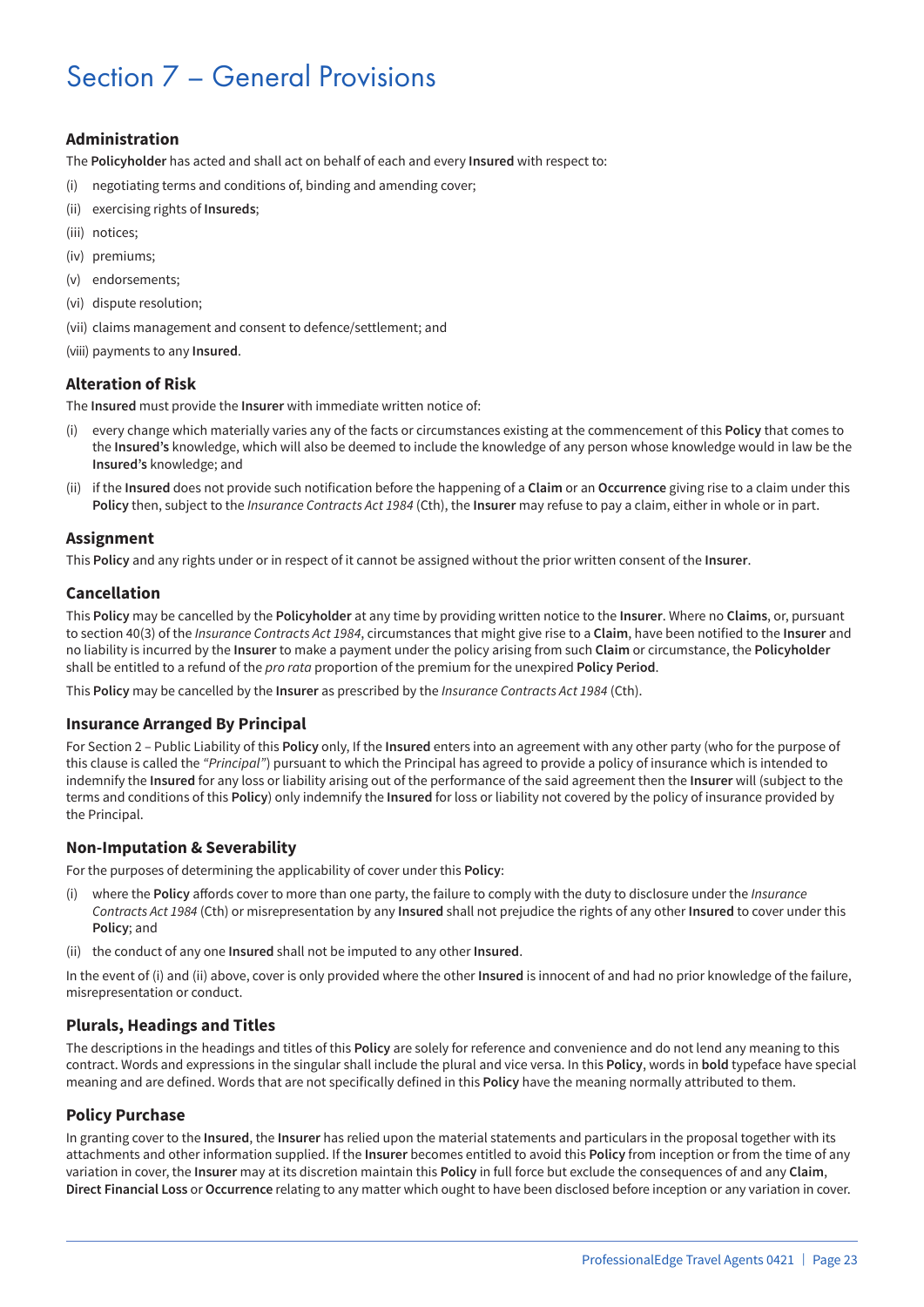#### **Run-Off Event**

If a **Run-Off Event** occurs during the **Policy Period**, Section 1 – Professional Indemnity of this **Policy** shall continue to provide cover but only as provided for in the *"Automatic Run-Off Event"* Standard Extension in Section 1 – Professional Indemnity of this **Policy**.

No cover shall be available under Section 2 – Public Liability of this **Policy** in respect any **Occurrence** occurring after the effective date of a **Run-Off Event**.

#### **Sanctions**

If, by virtue of any law or regulation which is applicable to the **Insurer**, its parent company or its ultimate controlling entity, at the inception of the **Policy** or at any time thereafter, providing coverage to the **Insured** is or would be unlawful because it breaches an applicable embargo or sanction, the **Insurer** shall provide no coverage and have no liability whatsoever nor provide any defence to the **Insured** or make any payment of defence costs or provide any form of security on behalf of the **Insured**, to the extent that it would be in breach of such embargo or sanction.

#### **Scope and Governing Law**

Where legally permissible and subject to the *"Sanctions"* General Provision and the exclusions in this **Policy**, Section 1 – Professional Indemnity of this **Policy** shall apply to any **Claim** made against any **Insured** anywhere in the world.

Where legal permissible and subject to the *"Sanctions"* General Provision and the exclusions in this **Policy**, Section 2 – Public Liability of the **Policy** shall apply in respect of **Occurrences** anywhere in the world but does not apply to or insure any liability or any other claim, writ, summons, impending proceedings, impending prosecution or inquest arising from or in respect of:

- (i) the **Business** carried on by the **Insured** at or from any premises situated outside Australia or New Zealand,
- (ii) any contract entered into by the **Insured** under the terms of which work is to be performed outside Australia or New Zealand, or
- (iii) any exports by the **Insured**, its agents or servants to the United States of America or Canada or any of their territories or possessions.

Any interpretation of this **Policy** relating to its construction, validity or operation shall be made in accordance with the laws of the Commonwealth of Australia and the State or Territory in which the **Policy** is issued and in accordance with the English text as it appears in this **Policy**. The parties will submit to the exclusive jurisdiction of the Australian courts, unless specified otherwise.

#### **Tax**

Any payment under this **Policy** shall be reduced by the amount of any input tax credit that the relevant **Insured** is entitled to.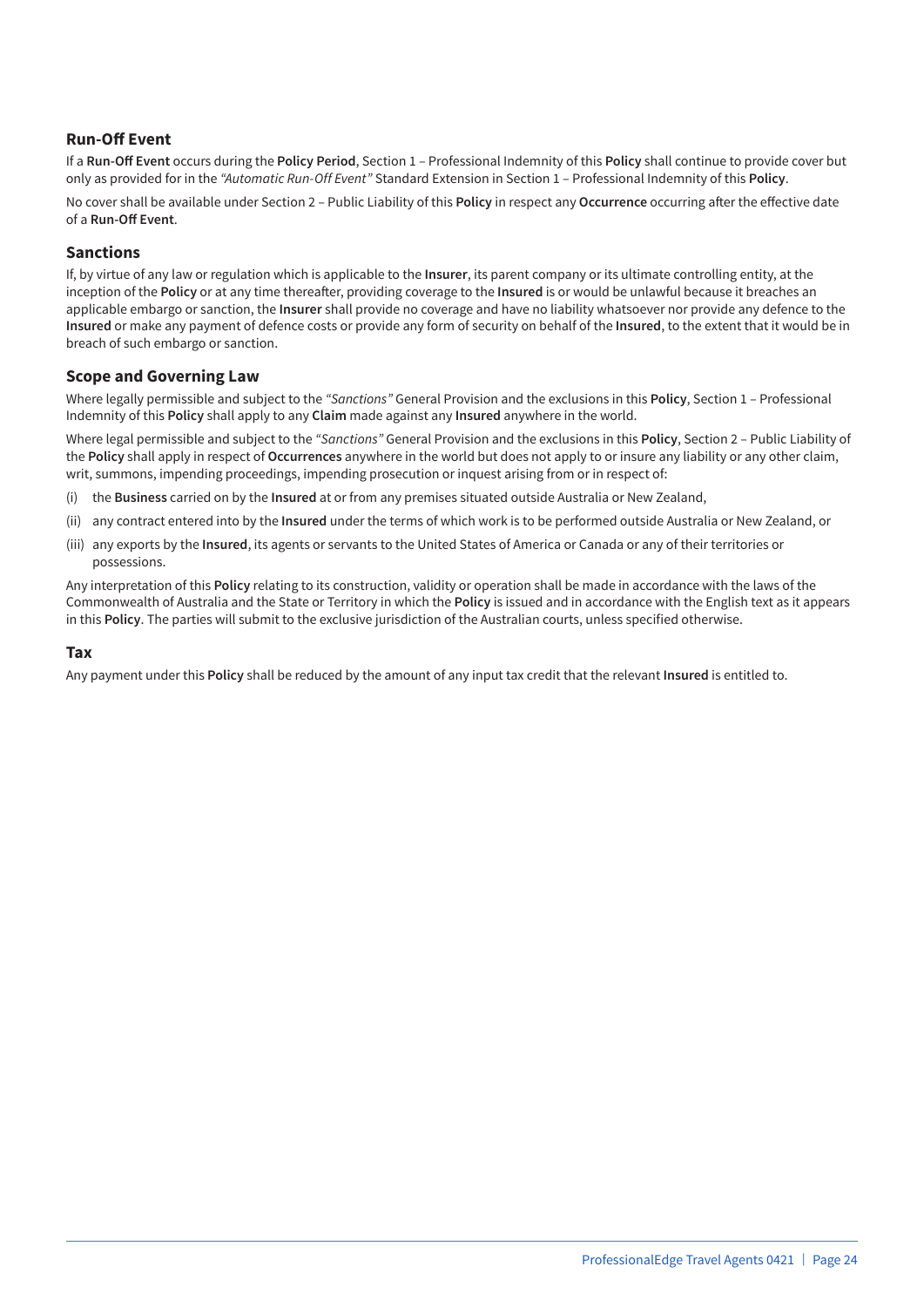## Section 8 – Definitions

#### The following Definitions shall apply to this **Policy**:

| Term(s)                      | <b>Meaning</b>                                                                                                                                                                                                                                                                                                                                                                                                                                                                                                                                                                                                                                                                                                                                                                                                                                                                                                                                                                                                                                                                                                         |
|------------------------------|------------------------------------------------------------------------------------------------------------------------------------------------------------------------------------------------------------------------------------------------------------------------------------------------------------------------------------------------------------------------------------------------------------------------------------------------------------------------------------------------------------------------------------------------------------------------------------------------------------------------------------------------------------------------------------------------------------------------------------------------------------------------------------------------------------------------------------------------------------------------------------------------------------------------------------------------------------------------------------------------------------------------------------------------------------------------------------------------------------------------|
| <b>Advertising Liability</b> | means:<br>(i) libel, slander, defamation;<br>(ii) infringement or copyright of title or slogan;<br>(iii) piracy or unfair competition or idea misappropriation under an implied contract;<br>(iv) invasion of privacy,<br>committed or alleged to have been committed during the Policy Period in any advertisement, publicity<br>article, broadcast or telecast and arising out of the Insured's advertising activities or any advertising<br>activities conducted on behalf of the Insured, in the course of advertising the Insured Products, goods or<br>services.                                                                                                                                                                                                                                                                                                                                                                                                                                                                                                                                                 |
| Agent                        | means any natural person, company or other entity who has or had a written contract with the Policyholder<br>or any Subsidiary to provide Professional Services, but solely limited to such Professional Services for and<br>on behalf of Policyholder or any Subsidiary.                                                                                                                                                                                                                                                                                                                                                                                                                                                                                                                                                                                                                                                                                                                                                                                                                                              |
| Aircraft                     | means any vessel, hovercraft, craft or thing designed to transport persons or property in or through the air<br>or space.                                                                                                                                                                                                                                                                                                                                                                                                                                                                                                                                                                                                                                                                                                                                                                                                                                                                                                                                                                                              |
| <b>Bodily Injury</b>         | means physical injury, sickness, disease or death; and if arising out of the foregoing, nervous shock,<br>emotional distress, mental anguish or mental injury.                                                                                                                                                                                                                                                                                                                                                                                                                                                                                                                                                                                                                                                                                                                                                                                                                                                                                                                                                         |
| <b>Business Premises</b>     | that part of the premises owned or leased or rented by the Policyholder from which the Policyholder carries<br>on the Professional Services.                                                                                                                                                                                                                                                                                                                                                                                                                                                                                                                                                                                                                                                                                                                                                                                                                                                                                                                                                                           |
| Claim                        | means any:<br>(i) written demand; or<br>(ii) civil or administrative proceedings,<br>that seeks compensation to a Third Party first made or brought against the Insured during the Policy Period.                                                                                                                                                                                                                                                                                                                                                                                                                                                                                                                                                                                                                                                                                                                                                                                                                                                                                                                      |
| Company                      | means the Policyholder and any Subsidiary.                                                                                                                                                                                                                                                                                                                                                                                                                                                                                                                                                                                                                                                                                                                                                                                                                                                                                                                                                                                                                                                                             |
| <b>Computer Systems</b>      | means any computer hardware, software or any components thereof that are linked together through a<br>network of two or more devices accessible through the Internet or internal network or that are connected<br>through data storage or other peripheral devices which are owned, operated, controlled or leased by the<br>Company.<br>Company's Computer System also includes:<br>(i) any Third Party computer or electronic device (including mobile phones, tablets or computers owned or<br>controlled by an employee of the Company) used to access the Company's Computer System or Data<br>contained therein, but only to the extent such computer or device is used for that purpose;<br>(ii) any employee "Bring Your Own Device" used to access the Company's Computer System or Data<br>contained therein, but only to the extent such device is used for that purpose; and<br>(iii) any cloud service or other hosted computer resources, used by the Company and operated by a Third<br>Party service provider under a written contract between such a Third Party service provider and the<br>Company. |
| <b>Continuity Date</b>       | means, where and if the Insured has had Continuous Cover, the date at which Continuous Cover<br>commenced or the date specified as the Continuity Date in the Policy Schedule, whichever is the earlier.                                                                                                                                                                                                                                                                                                                                                                                                                                                                                                                                                                                                                                                                                                                                                                                                                                                                                                               |
| <b>Continuous Cover</b>      | where the Insured has maintained continuous professional indemnity insurance in respect of the Professional<br>Services, unbroken for successive periods and without interruption until the inception of this Policy.                                                                                                                                                                                                                                                                                                                                                                                                                                                                                                                                                                                                                                                                                                                                                                                                                                                                                                  |
| <b>Damages</b>               | means any amount that an Insured shall be legally liable to pay as compensation to a Third Party in respect<br>of judgments rendered against an Insured, or for settlements which conform with the consent requirements<br>set out in the "Claims" Conditions.                                                                                                                                                                                                                                                                                                                                                                                                                                                                                                                                                                                                                                                                                                                                                                                                                                                         |
| Data                         | means any electronically stored digital or digitised information or media stored on the Company's Computer<br>System or, an Outside Service Provider Computer System.                                                                                                                                                                                                                                                                                                                                                                                                                                                                                                                                                                                                                                                                                                                                                                                                                                                                                                                                                  |
| <b>Defence Costs</b>         | means reasonable fees, costs and expenses incurred by or on behalf of the Insured in the investigation,<br>defence, adjustment, settlement or appeal of any Claim or of any other claim, writ, summons, impending<br>proceedings, impending prosecution or inquest arising directly from an Occurrence. "Defence Costs" shall<br>not mean any internal or overhead expenses of any Insured or the costs of any Insured's time.                                                                                                                                                                                                                                                                                                                                                                                                                                                                                                                                                                                                                                                                                         |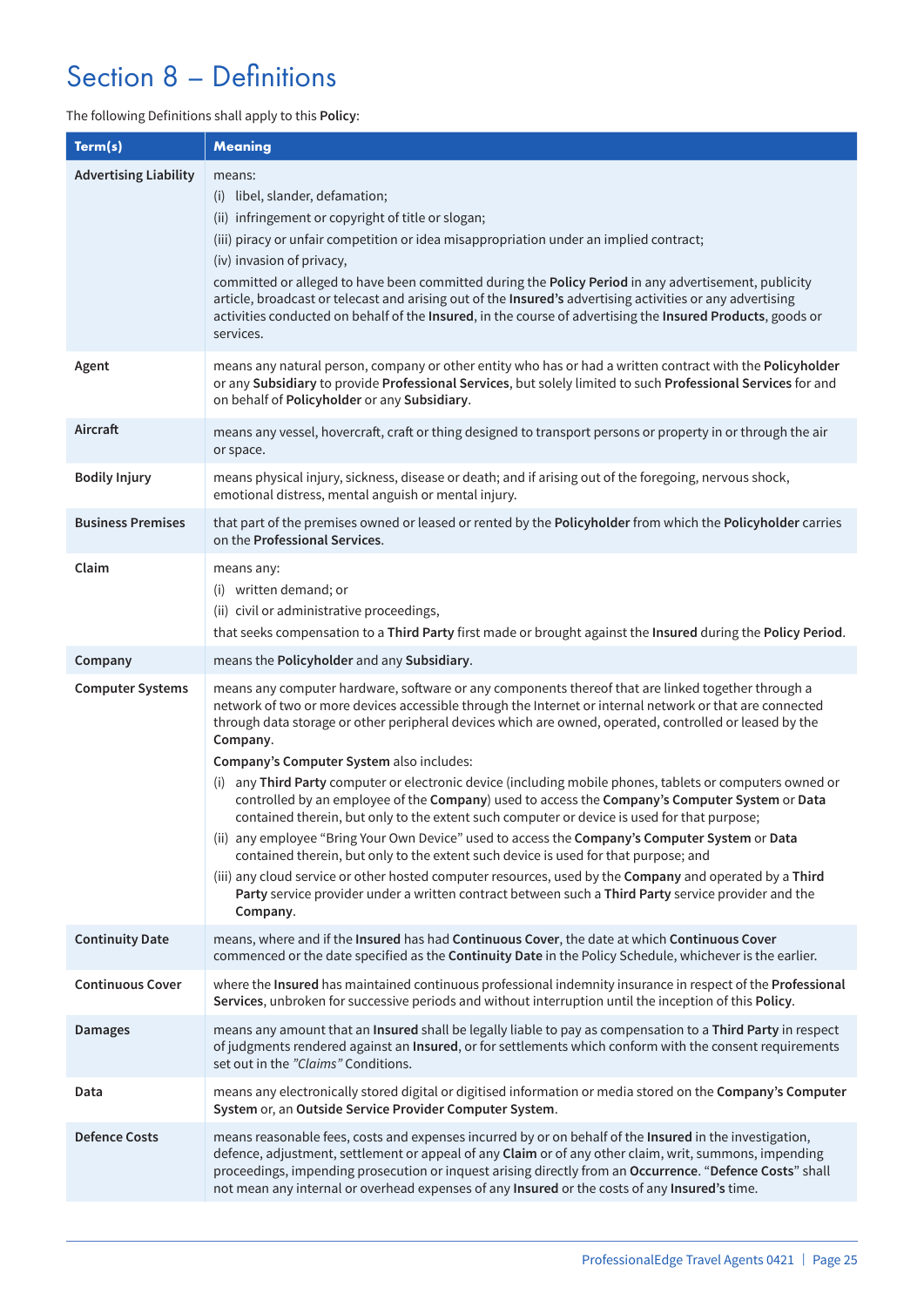| Term(s)                                         | <b>Meaning</b>                                                                                                                                                                                                                                                                                                                                                                                                                                                                                                                                                                                                                                                                   |
|-------------------------------------------------|----------------------------------------------------------------------------------------------------------------------------------------------------------------------------------------------------------------------------------------------------------------------------------------------------------------------------------------------------------------------------------------------------------------------------------------------------------------------------------------------------------------------------------------------------------------------------------------------------------------------------------------------------------------------------------|
| <b>Direct Financial Loss</b>                    | means direct financial loss caused by the loss of any currency, coins, bank notes, bullion, cheques, travellers'<br>cheques, money orders, postal orders, precious metals, stamps, coupons or Securities owned by the<br>Policyholder or any Subsidiary.                                                                                                                                                                                                                                                                                                                                                                                                                         |
|                                                 | "Direct Financial Loss" does not include: (i) cryptocurrency, wages, salaries or other remuneration or<br>benefits paid by the Policyholder or any Subsidiary to its Employees, partners, principals or directors; (ii)<br>complete or partial non-payment or default under any credit arrangement; or (iii) any costs, fees or other<br>expenses incurred by the Insured in prosecuting or defending any demand, claim or legal proceeding<br>resulting from a Direct Financial Loss which is covered under this Policy.                                                                                                                                                        |
| <b>Dishonest Act</b>                            | means any fraudulent or dishonest act committed by an Employee other than a volunteer (acting alone or<br>in collusion with others) with the principal intent to cause the Policyholder or any Subsidiary to sustain a<br>Direct Financial Loss and results in the Employee making an improper financial gain for themselves or for<br>any other individual or entity intended by the Employee to receive such gain.                                                                                                                                                                                                                                                             |
| Discovered,<br>Discovers or<br><b>Discovery</b> | means when any of the Policyholder's, or a Subsidiary's partners, principals, directors, officers, departmental<br>seniors, senior managers or equivalent (who are not in collusion with an Employee who has or is attempting<br>to commit a Dishonest Act) first becomes aware of any facts which would cause a reasonable person to<br>assume that a Direct Financial Loss which may be covered under this Policy has been or is likely to be<br>incurred, even though the exact amount or details of the Direct Financial Loss are not known at the time the<br>person first became aware of such facts. The first Discovery constitutes Discovery by each and every Insured. |
| <b>Documents</b>                                | means all documents of any nature whatsoever including computer record and electronic or digitised data;<br>but does not include any currency, negotiable instruments or records thereof.                                                                                                                                                                                                                                                                                                                                                                                                                                                                                        |
| Employee                                        | For Section 1 - Professional Indemnity only means any:                                                                                                                                                                                                                                                                                                                                                                                                                                                                                                                                                                                                                           |
|                                                 | (i) natural person, other than a director partner or principal, who is or has been expressly engaged as an<br>employee under a contract of employment with the Policyholder or any Subsidiary; and                                                                                                                                                                                                                                                                                                                                                                                                                                                                               |
|                                                 | (ii) contractor or consultant who:                                                                                                                                                                                                                                                                                                                                                                                                                                                                                                                                                                                                                                               |
|                                                 | (a) has a written contract with the Policyholder or Subsidiary to perform Professional Services solely<br>for and on behalf of an Insured;                                                                                                                                                                                                                                                                                                                                                                                                                                                                                                                                       |
|                                                 | (b) a deemed worker under the workers compensation laws of the Commonwealth of Australia or State<br>or Territory in which the contractor or consultant is performing Professional Services on behalf of any<br>Policyholder or Subsidiary; and                                                                                                                                                                                                                                                                                                                                                                                                                                  |
|                                                 | (c) volunteer solely under the direction and direct supervision of the Policyholder or any Subsidiary.                                                                                                                                                                                                                                                                                                                                                                                                                                                                                                                                                                           |
|                                                 | For Section 2 - Public Liability only means any natural person who is or has been expressly engaged as an<br>employee under a contract of employment with the Policyholder or any Subsidiary.                                                                                                                                                                                                                                                                                                                                                                                                                                                                                    |
| Family                                          | means any parent or dependant, child, sibling, spouse or partner of an Insured.                                                                                                                                                                                                                                                                                                                                                                                                                                                                                                                                                                                                  |
| Fraud/Dishonesty                                | means any actual or alleged fraudulent or dishonest conduct.                                                                                                                                                                                                                                                                                                                                                                                                                                                                                                                                                                                                                     |
| <b>Inquiry</b>                                  | means an administrative or regulatory proceeding or official investigation into the performance of Professional<br>Services of the Policyholder or Subsidiary, and that the Policyholder or Subsidiary are compelled to attend.                                                                                                                                                                                                                                                                                                                                                                                                                                                  |
| <b>Inquiry Costs</b>                            | means reasonable and necessary fees, costs, expenses incurred by the Insured with the prior written consent<br>of the <b>Insurer</b> .                                                                                                                                                                                                                                                                                                                                                                                                                                                                                                                                           |
| <b>Insured</b>                                  | means:                                                                                                                                                                                                                                                                                                                                                                                                                                                                                                                                                                                                                                                                           |
|                                                 | (i) the Policyholder or any Subsidiary;                                                                                                                                                                                                                                                                                                                                                                                                                                                                                                                                                                                                                                          |
|                                                 | (ii) any natural person, who is or has been a principal, partner or director of the Policyholder or any<br>Subsidiary;                                                                                                                                                                                                                                                                                                                                                                                                                                                                                                                                                           |
|                                                 | (iii) any Employee; and                                                                                                                                                                                                                                                                                                                                                                                                                                                                                                                                                                                                                                                          |
|                                                 | (iv) any temporary contract labour, self-employed persons, labour-only subcontractors, solely under contract<br>with, and under the direction and direct supervision of the Policyholder or any Subsidiary;                                                                                                                                                                                                                                                                                                                                                                                                                                                                      |
|                                                 | but only when providing Professional Services in the foregoing capacities.                                                                                                                                                                                                                                                                                                                                                                                                                                                                                                                                                                                                       |
|                                                 | "Insured" also includes the lawful spouse or domestic partner in the event of death or incapacitation of an<br>Insured or any estate, or legal representatives of any Insured described in (ii) and (iii) of this definition with<br>respect to the Insured's provision of Professional Services in any such capacity.                                                                                                                                                                                                                                                                                                                                                           |
|                                                 |                                                                                                                                                                                                                                                                                                                                                                                                                                                                                                                                                                                                                                                                                  |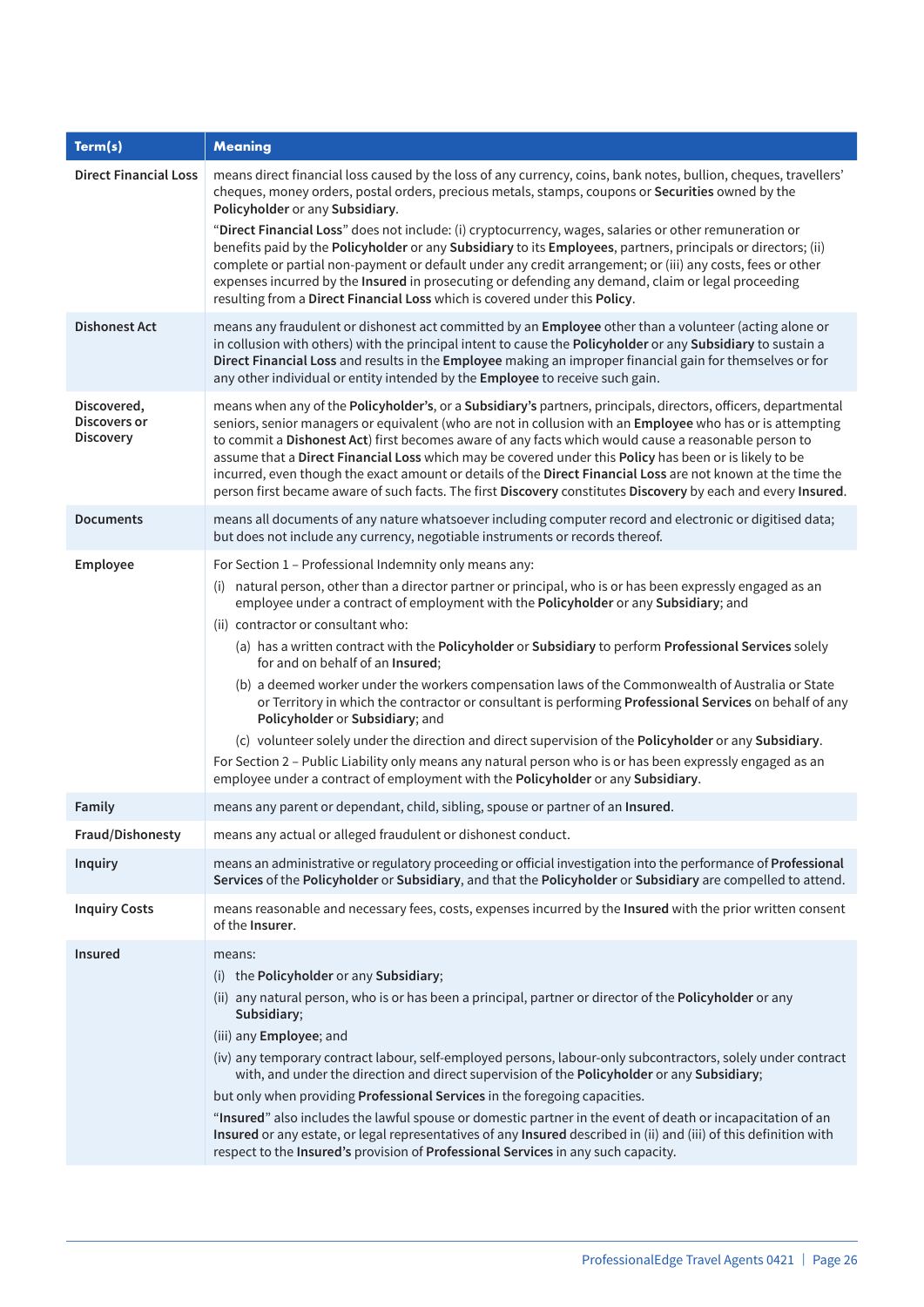| Term(s)                                    | <b>Meaning</b>                                                                                                                                                                                                                                                                                                                                                                                                                                                                            |
|--------------------------------------------|-------------------------------------------------------------------------------------------------------------------------------------------------------------------------------------------------------------------------------------------------------------------------------------------------------------------------------------------------------------------------------------------------------------------------------------------------------------------------------------------|
| <b>Insured Products</b>                    | means anything, including any packaging or container thereof (after it has ceased to be in the possession<br>or control of the Insured) manufactured, grown, extracted, produced, processed, assembled, constructed,<br>erected, installed, repaired, serviced, treated, sold, supplied, resupplied or distributed by the Insured.                                                                                                                                                        |
| Insurer                                    | means AIG Australia Limited ABN 93 004 727 753, AFSL 381686, of Level 19, 2 Park Street, Sydney, NSW 2000.                                                                                                                                                                                                                                                                                                                                                                                |
| Intellectual<br><b>Property Rights</b>     | means:<br>(i) any intellectual property, licenses, copyright, trademark, service mark, registered designs, CAD drawings,<br>drawings, patents, pass off;<br>(ii) Trade Secrets; and<br>(iii) confidentiality,<br>of any Third Party.                                                                                                                                                                                                                                                      |
| <b>Internet Operations</b>                 | means the following:                                                                                                                                                                                                                                                                                                                                                                                                                                                                      |
|                                            | (i) use of electronic mail systems by the Insured's Employees, including part-time and temporary staff, and<br>others within the Insured's organisation;                                                                                                                                                                                                                                                                                                                                  |
|                                            | (ii) access through the Insured's network to the world wide web or a public internet site by the Insured's<br>Employees, including part-time and temporary staff, and others within the Insured's organisation;<br>(iii) access to the Insured's intranet (meaning internal company information and computing resources) which<br>is made available through the world wide web for the Insured's customers or other outside the Insured's<br>organisation; and                            |
|                                            | (iv) the operation and maintenance of the Insured's web site.                                                                                                                                                                                                                                                                                                                                                                                                                             |
| <b>Limit of Liability</b>                  | means the amount specified as such in the Schedule.                                                                                                                                                                                                                                                                                                                                                                                                                                       |
| Misleading or<br><b>Deceptive Conduct</b>  | means any actual or alleged misleading or deceptive conduct at law or under the Competition and Consumer<br>Act 2010 (Cth), Corporations Act 2001 (Cth), Australian Securities and Investments Commission Act 2001 (Cth), or<br>any similar provisions in the States' Fair Trading Acts.                                                                                                                                                                                                  |
| Money                                      | means any currency, coins, bank notes, bullion, cheques, travellers' cheques, money orders, postal orders,<br>precious metals, stamps, coupons or cryptocurrencies.                                                                                                                                                                                                                                                                                                                       |
| <b>Motor Vehicle</b>                       | means any type of machine on wheels or on caterpillar tracks made or intended to be propelled by means<br>other than manual or animal power.                                                                                                                                                                                                                                                                                                                                              |
| Occurrence                                 | means an event, including continuous or repeated exposure to substantially the same general conditions,<br>which results in Personal Injury, or Property Damage neither expected not intended from the Insured's<br>standpoint.                                                                                                                                                                                                                                                           |
| Organisation                               | means any parent company or other entity which is or has been at any time directly or indirectly owned,<br>controlled or managed by any Insured.                                                                                                                                                                                                                                                                                                                                          |
| <b>Outside Service</b><br>Provider ('OSP') | an entity which is not owned, operated or controlled by the Company that the Company has appointed to<br>provide specified services (including webhosting, payment processing and IT security data collection, data<br>processing, delegation of data processing, storage of data and/or deletion or destruction of data) which<br>would otherwise be provided internally whether based on an express contractual agreement, but only to the<br>extent of the provision of such services. |
| Personal Injury                            | means:<br>(i) Bodily Injury;<br>(ii) false arrest, false imprisonment, malicious prosecution and humiliation;<br>(iii) libel, slander, defamation of character;<br>(iv) wrongful entry or wrongful eviction or other invasion of the right of private occupancy;<br>(v) assault and battery not committed by or at the direction of the Insured unless committed for the purpose<br>of preventing or eliminating danger to persons or property,<br>which occurs during the Policy Period. |
| <b>Policy</b>                              | means this document the Policy Schedule and any endorsement or notice we give you in writing.                                                                                                                                                                                                                                                                                                                                                                                             |
| <b>Policy Period</b>                       | means the period of time specified in the Schedule unless the Policy is cancelled in which event the Policy<br>Period will end on the effective date of the cancellation.                                                                                                                                                                                                                                                                                                                 |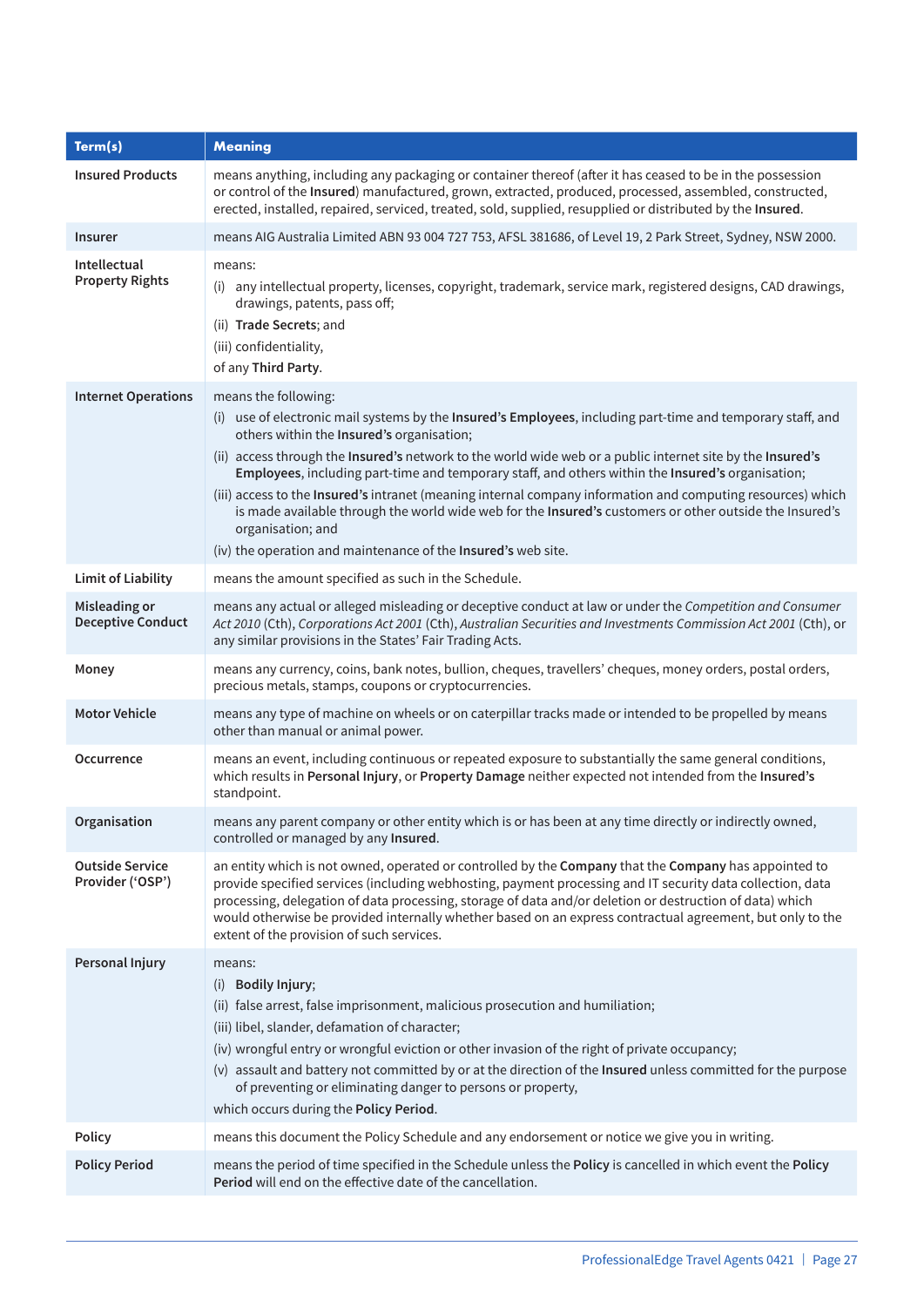| Term(s)                                       | <b>Meaning</b>                                                                                                                                                                                                                                                                                                                                                                                                                                                                                                                                                                                                  |
|-----------------------------------------------|-----------------------------------------------------------------------------------------------------------------------------------------------------------------------------------------------------------------------------------------------------------------------------------------------------------------------------------------------------------------------------------------------------------------------------------------------------------------------------------------------------------------------------------------------------------------------------------------------------------------|
| Policyholder                                  | means the entity or natural person specified as such in the Schedule.                                                                                                                                                                                                                                                                                                                                                                                                                                                                                                                                           |
| <b>Pollutants</b>                             | means, but is not limited to, any solid, liquid, biological, radiological, gaseous or thermal irritant or<br>contaminant whether occurring naturally or otherwise, including asbestos, smoke, vapour, soot, fibres,<br>mould, spores, fungus, germs, fumes, acids, alkalis, nuclear or radioactive material of any sort, chemicals or<br>waste. "Waste" includes, but is not limited to, material to be recycled, reconditioned or reclaimed.                                                                                                                                                                   |
| Premium                                       | means the amount specified as such in the Schedule and any premium adjustment reflected in an<br>Endorsement to this Policy.                                                                                                                                                                                                                                                                                                                                                                                                                                                                                    |
| <b>Professional Services</b>                  | means acting in the capacity of a travel agent or a tour operator.                                                                                                                                                                                                                                                                                                                                                                                                                                                                                                                                              |
| Proportionate<br><b>Liability Legislation</b> | means the following legislation, as amended from time to time: Civil Liability Act 2002 (NSW) Pt 4, Wrongs Act<br>1958 (Vic) Pt IVAA, Civil Liability Act 2002 (WA) Pt 1F, Civil Liability Act 2003 (Qld) Pt 2, Civil Law (Wrongs) Act 2002<br>(ACT) Ch 7A, Proportionate Liability Act 2005 (NT), Civil Liability Act 2002 (Tas) Part 9A, Law Reform (Contributory<br>Negligence and Apportionment of Liability) Act 2001 (SA) Pt 3, Competition and Consumer Act 2010 (Cth),<br>Development Act 1993 (SA) s72, Building Act 2004 (ACT) s141 and Building Act 2000 (Tas) s252, and any similar<br>legislation. |
| <b>Property Damage</b>                        | means                                                                                                                                                                                                                                                                                                                                                                                                                                                                                                                                                                                                           |
|                                               | a) physical damage to or destruction of tangible property including the loss of use of that property thereof.<br>All such loss of use shall be deemed to happen at the time of the physical damage that caused it; or<br>b) loss of use of tangible property which has not been physically damaged or destroyed provided such loss<br>of use is caused by physical damage to or destruction of other tangible property which first happened during<br>the Policy Period.                                                                                                                                        |
| Retention                                     | means the amount specified as such in the Schedule.                                                                                                                                                                                                                                                                                                                                                                                                                                                                                                                                                             |
| <b>Retroactive Date</b>                       | means the date specified as such in the Schedule.                                                                                                                                                                                                                                                                                                                                                                                                                                                                                                                                                               |
| <b>Run-Off Event</b>                          | means where the Policyholder:<br>ceases to exist, operate or provide Professional Services; or<br>(i)<br>(ii) consolidates with, merges into, or sells more than fifty percent (50%) of its assets or equity to, any other<br>person or group of persons acting in concert.                                                                                                                                                                                                                                                                                                                                     |
| <b>Securities</b>                             | means any negotiable or non-negotiable instruments or contracts representing Money or other property<br>including but not limited to shares, preference shares, stocks, debentures, warrants, options, bonds,<br>promissory notes or other equity or debt security.                                                                                                                                                                                                                                                                                                                                             |
| <b>Senior Lawyer</b>                          | means a senior lawyer to be mutually agreed upon by the Insurer and relevant Insured, or in the absence<br>of agreement, to be appointed by the nominee of the law society (or similar organisation) selected by the<br>Insurer.                                                                                                                                                                                                                                                                                                                                                                                |
| Subsidiary                                    | means companies in which the Policyholder either directly, or indirectly through one or more of its<br>Subsidiaries, currently or previously;<br>(i) controls the composition of the board of directors;<br>(ii) controls more than half of the voting power; or<br>(iii) holds more than half of the issued share capital.<br>For any Subsidiary or any Insured thereof, cover under this Policy shall only apply to a Claim or loss insured<br>by this Policy arising from the performance of Professional Services by such entity or company while it is a<br>Subsidiary of the Policyholder.                |
| <b>Third Party</b>                            | means any entity or natural person; provided, however, Third Party does not mean any:<br>(i) Insured; or<br>(ii) other entity or natural person having a direct or indirect financial interest or executive role in the<br>operation of the Policyholder or any Subsidiary.                                                                                                                                                                                                                                                                                                                                     |
| <b>Tool of Trade</b>                          | means any Motor Vehicle which has a tool or plant forming part of or attached to or used in connection with<br>it while such tool or plant is engaged on a work site, but does not include:<br>(i) Motor Vehicles whilst in transit to or from any worksite; or<br>(ii) Motor Vehicles used for transport or haulage.                                                                                                                                                                                                                                                                                           |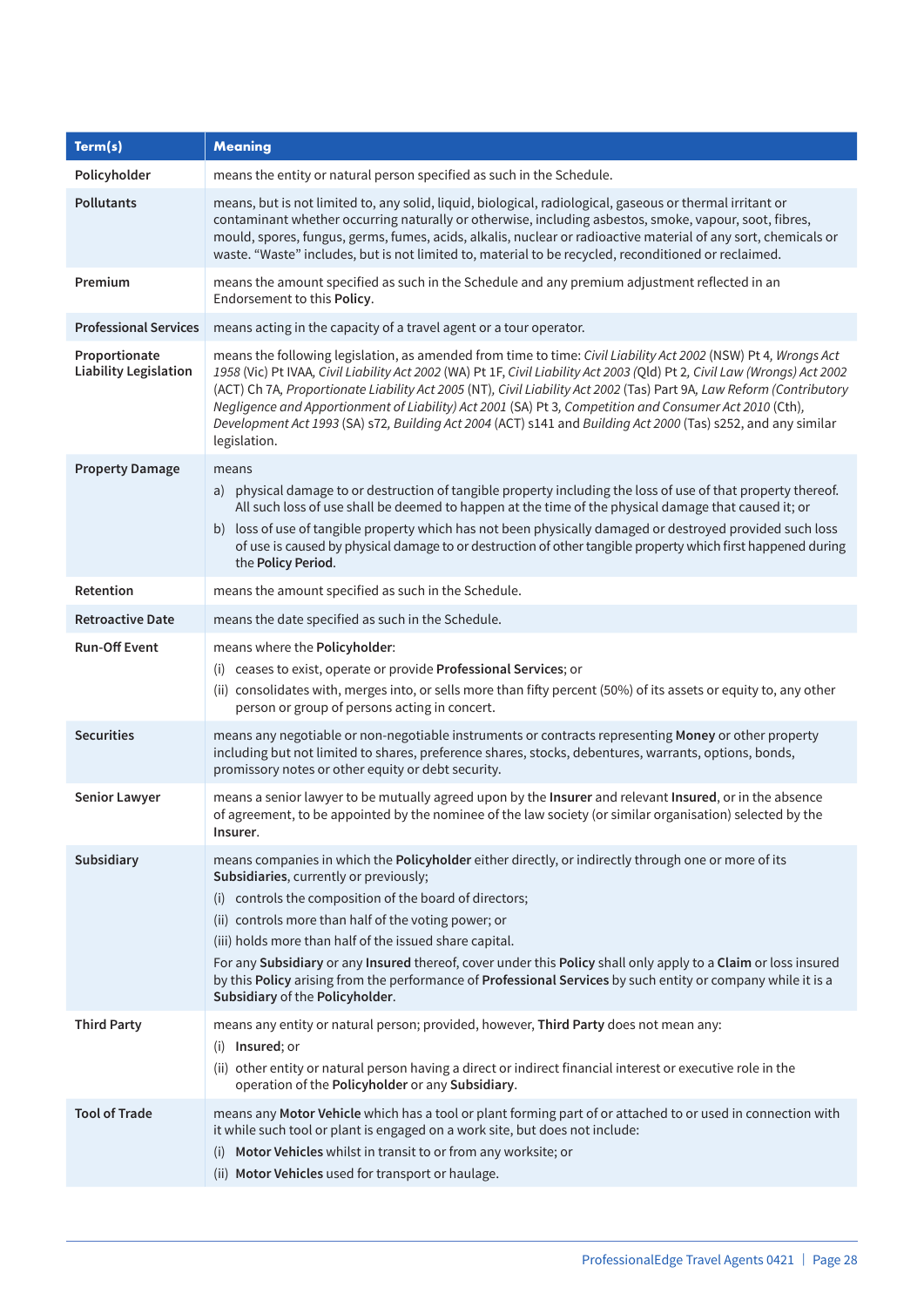| Term(s)             | <b>Meaning</b>                                                                                                                                                                                                                                                                                                     |
|---------------------|--------------------------------------------------------------------------------------------------------------------------------------------------------------------------------------------------------------------------------------------------------------------------------------------------------------------|
| <b>Trade Secret</b> | means information that derives independent economic value, actual or potential, from not being generally<br>known and not being readily ascertainable through proper means by other persons.                                                                                                                       |
| <b>Trust</b>        | means any entity or trustee or former trustee of a trust which is or has been at any time directly or indirectly<br>owned, controlled or managed by any:<br>(a) Insured;<br>(b) Family; or<br>$(c)$ Organisation,<br>or of a trust where an <b>Insured</b> or any <b>Family</b> is a beneficiary or the appointor. |
| Watercraft          | means any vessel, craft or thing made or intended to float on or in or travel on or through or under water.                                                                                                                                                                                                        |